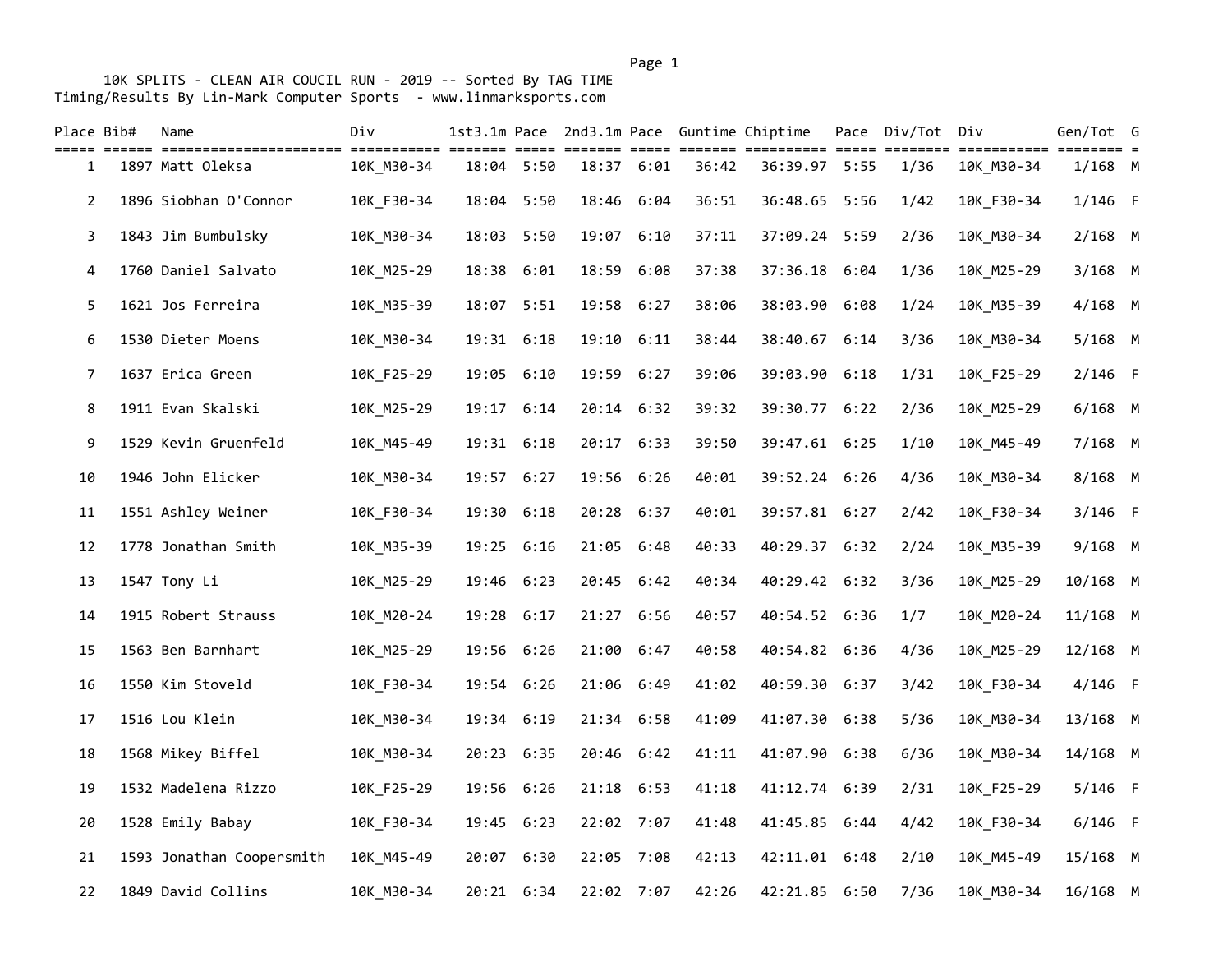| 23 | 1838 Michael Anderson | 10K M25-29 |  |  | 20:21 6:34 22:05 7:08 42:32 42:24.68 6:50 5/36 10K M25-29 17/168 M           |  |
|----|-----------------------|------------|--|--|------------------------------------------------------------------------------|--|
| 24 | 1676 Graham Kirn      | 10K M30-34 |  |  | 20:22 6:34 22:42 7:20 43:09 43:02.36 6:56 8/36 10K M30-34 18/168 M           |  |
|    | 25 1757 Kyle Robinson | 10K M40-44 |  |  | 21:05 6:49  22:15  7:11  43:24  43:19.71  6:59  1/15  10K  M40-44  19/168  M |  |

Page 2 and 2 and 2 and 2 and 2 and 2 and 2 and 2 and 2 and 2 and 2 and 2 and 2 and 2 and 2 and 2 and 2 and 2

| Place Bib# | Name                                            | Div<br>essessesses es  |            |              |              |              |       | 1st3.1m Pace 2nd3.1m Pace Guntime Chiptime | Pace | Div/Tot Div | ===========            | Gen/Tot G<br>$=$ $=$ $=$ $=$ $=$ |  |
|------------|-------------------------------------------------|------------------------|------------|--------------|--------------|--------------|-------|--------------------------------------------|------|-------------|------------------------|----------------------------------|--|
| 26         | ======================<br>1535 Connor Stapleton | 10K M25-29             |            | 20:32 6:38   |              | 23:08 7:28   | 43:44 | ===== ==:<br>43:39.54 7:02                 |      | 6/36        | 10K M25-29             | 20/168 M                         |  |
| 27         | 1672 Daniel Kent                                | 10K M25-29             |            | $21:14$ 6:51 |              | $22:30$ 7:16 | 43:49 | 43:42.85 7:03                              |      | 7/36        | 10K M25-29             | 21/168 M                         |  |
| 28         | 1642 Carlie Hanson                              | 10K_F30-34             | 21:27 6:55 |              |              | $22:34$ 7:17 | 44:07 | 43:59.78 7:06                              |      | 5/42        | 10K_F30-34             | $7/146$ F                        |  |
| 29         | 1682 Brian Lang                                 | 10K M40-44             |            | 21:33 6:57   |              | 22:31 7:16   | 44:23 | 44:02.76 7:06                              |      | 2/15        | 10K M40-44             | 22/168 M                         |  |
| 30         | 1756 Jakob Riz                                  | <b>10K M19&amp;UND</b> | 21:50 7:03 |              |              | 22:34 7:17   | 44:24 | 44:22.96 7:09                              |      | 1/4         | <b>10K M19&amp;UND</b> | 23/168 M                         |  |
| 31         | 1543 David Simon                                | 10K M25-29             | 22:06 7:08 |              |              | 22:27 7:15   | 44:44 | 44:32.04 7:11                              |      | 8/36        | 10K_M25-29             | 24/168 M                         |  |
| 32         | 1900 Jeff Pastva                                | 10K_M35-39             | 21:46 7:02 |              |              | 23:25 7:34   | 45:34 | 45:09.80 7:17                              |      | 3/24        | 10K_M35-39             | 25/168 M                         |  |
| 33         | 1824 Zachery Young                              | 10K M20-24             |            | 22:46 7:21   |              | 22:44 7:20   | 45:45 | 45:29.86 7:20                              |      | 2/7         | 10K M20-24             | 26/168 M                         |  |
| 34         | 1737 Maria Paredes                              | 10K F35-39             | 22:46 7:21 |              |              | $22:46$ 7:21 | 45:37 | 45:31.10 7:20                              |      | 1/16        | 10K F35-39             | $8/146$ F                        |  |
| 35         | 1651 Gerard Hogan                               | 10K M55-59             |            | 22:00 7:06   |              | 23:44 7:40   | 45:46 | 45:43.15 7:22                              |      | 1/11        | 10K M55-59             | 27/168 M                         |  |
| 36         | 1945 Alex Keeley                                | 10K M20-24             | 23:14 7:30 |              | $22:34$ 7:17 |              | 45:56 | 45:47.26 7:23                              |      | 3/7         | 10K M20-24             | 28/168 M                         |  |
| 37         | 1693 Eric Loose                                 | 10K M25-29             | 20:35 6:39 |              |              | 25:15 8:09   | 45:57 | 45:49.50 7:23                              |      | 9/36        | 10K M25-29             | 29/168 M                         |  |
| 38         | 1796 Dominic Trerotola                          | 10K_M55-59             | 22:17 7:12 |              |              | 23:51 7:42   | 46:11 | 46:07.40 7:26                              |      | 2/11        | 10K_M55-59             | 30/168 M                         |  |
| 39         | 1836 Rachel Wolfheimer                          | 10K F25-29             | 22:38 7:19 |              |              | 23:33 7:36   | 46:14 | 46:09.85 7:27                              |      | 3/31        | 10K_F25-29             | $9/146$ F                        |  |
| 40         | 1508 Bret Grummert                              | 10K M30-34             | 22:44 7:20 |              |              | 23:28 7:34   | 46:36 | 46:10.64 7:27                              |      | 9/36        | 10K M30-34             | 31/168 M                         |  |
| 41         | 1525 Vung Lao                                   | 10K M30-34             |            | 22:19 7:12   |              | 23:54 7:43   | 46:31 | 46:11.84 7:27                              |      | 10/36       | 10K M30-34             | 32/168 M                         |  |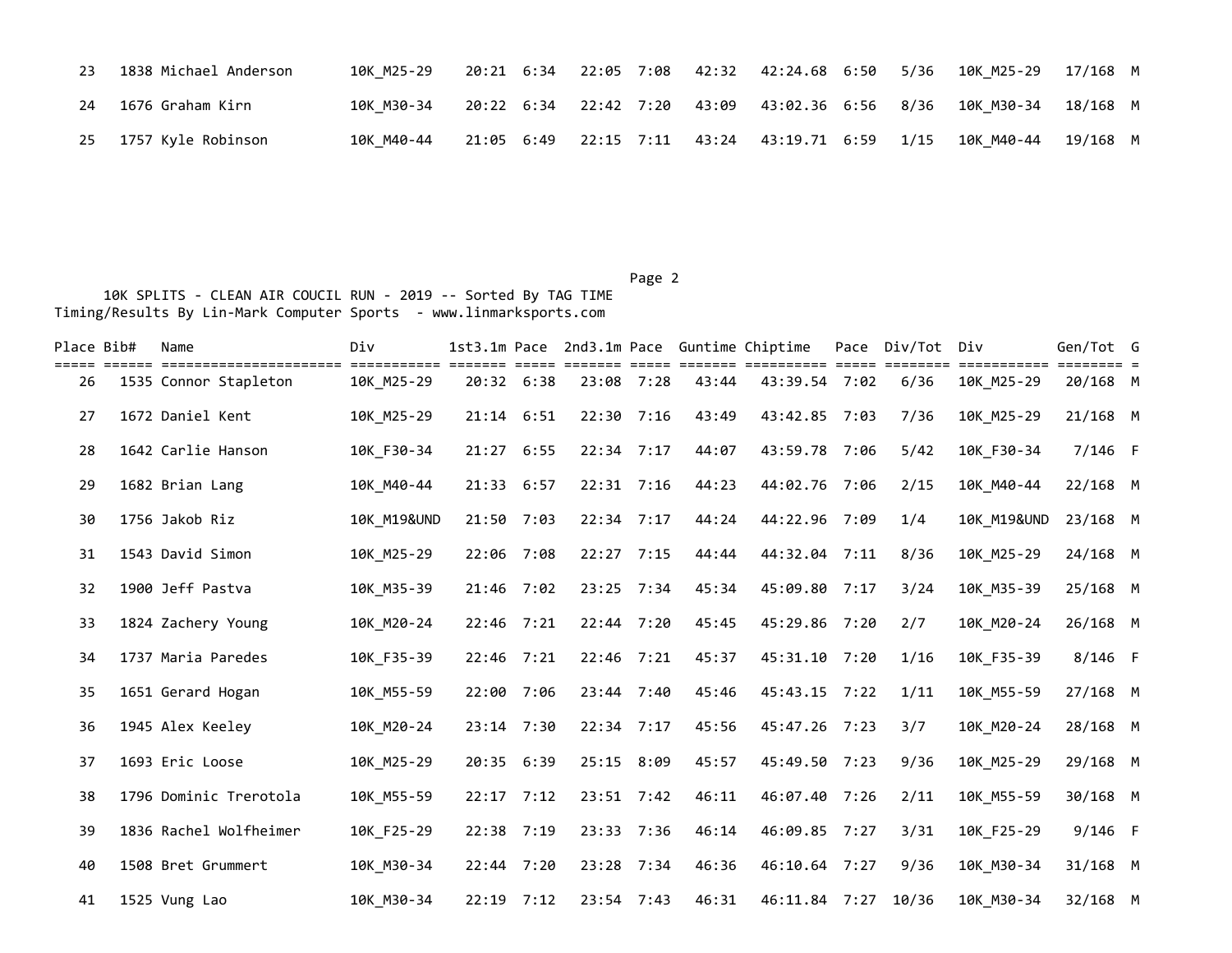| 42 | 1697 Kacy Manahan       | 10K F30-34 | 22:53 7:23    | 23:41 7:39 | 46:43 | 46:32.66 7:30       |      | 6/42       | 10K F30-34 | 10/146 F   |  |
|----|-------------------------|------------|---------------|------------|-------|---------------------|------|------------|------------|------------|--|
| 43 | 1776 Susanna Simer      | 10K F40-44 | 22:53 7:23    | 23:42 7:39 | 46:43 | 46:34.64 7:31       |      | 1/10       | 10K F40-44 | $11/146$ F |  |
| 44 | 1905 Katherine Robb     | 10K F20-24 | 22:48 7:22    | 23:52 7:42 | 46:50 | 46:39.04 7:31       |      | 1/12       | 10K F20-24 | $12/146$ F |  |
| 45 | 1513 Matt Anderson      | 10K M30-34 | 22:50 7:22    | 24:30 7:54 | 47:25 | 47:18.49            |      | 7:38 11/36 | 10K M30-34 | 33/168 M   |  |
| 46 | 797 Tatyana Livshultz   | 10K F45-49 | 23:09<br>7:29 | 24:14 7:49 | 47:30 | 47:22.70 7:38       |      | 1/9        | 10K F45-49 | $13/146$ F |  |
| 47 | 1873 David Hiestand     | 10K M60-69 | 23:23 7:33    | 24:15 7:50 | 47:41 | 47:36.82 7:41       |      | 1/12       | 10K M60-69 | 34/168 M   |  |
| 48 | 1653 Ernest Holtzheimer | 10K M25-29 | 23:31 7:36    | 24:23 7:52 | 48:02 | 47:53.27 7:43 10/36 |      |            | 10K M25-29 | 35/168 M   |  |
| 49 | 1585 William Carpenter  | 10K M30-34 | 23:08 7:28    | 24:51 8:01 | 48:04 | 47:57.83 7:44 12/36 |      |            | 10K M30-34 | 36/168 M   |  |
| 50 | 1573 Chaz Bonner        | 10K M30-34 | 22:58 7:25    | 25:08 8:07 | 48:29 | 48:04.91            | 7:45 | 13/36      | 10K M30-34 | 37/168 M   |  |

## Page 3 and 2012 and 2012 and 2012 and 2012 and 2012 and 2012 and 2012 and 2012 and 2012 and 2012 and 2012 and 10K SPLITS - CLEAN AIR COUCIL RUN - 2019 -- Sorted By TAG TIME Timing/Results By Lin-Mark Computer Sports - www.linmarksports.com

| Place Bib# | Name                     | Div        |       |                |            |                |       | 1st3.1m Pace 2nd3.1m Pace Guntime Chiptime | Pace Div/Tot Div |            | Gen/Tot G  |  |
|------------|--------------------------|------------|-------|----------------|------------|----------------|-------|--------------------------------------------|------------------|------------|------------|--|
| 51         | 1514 Mike Jones          | 10K M25-29 | 22:53 | 7:23           |            | 25:15 8:09     | 48:16 | 48:07.32 7:45 11/36                        |                  | 10K M25-29 | 38/168 M   |  |
| 52         | 1560 Brittany Baker      | 10K F20-24 |       | 23:18 7:31     |            | 24:56 8:03     | 48:33 | 48:12.25 7:46                              | 2/12             | 10K F20-24 | 14/146 F   |  |
| 53         | 1920 Christine Weisshaar | 10K_F35-39 |       | 23:35 7:37     |            | 24:38 7:57     | 48:20 | 48:12.40 7:46                              | 2/16             | 10K F35-39 | $15/146$ F |  |
| 54         | 1723 Aaron Mroz          | 10K M35-39 |       | 23:44 7:40     |            | 24:31 7:55     | 48:29 | 48:13.69 7:46                              | 4/24             | 10K M35-39 | 39/168 M   |  |
| 55         | 1533 Alayna Rosenfeld    | 10K F35-39 |       | 23:50 7:42     |            | 24:33 7:56     | 48:31 | 48:22.09 7:48                              | 3/16             | 10K F35-39 | $16/146$ F |  |
| 56         | 1531 Jackie Pignataro    | 10K F20-24 |       | 23:51 7:42     |            | 24:37 7:57     | 48:35 | 48:26.34 7:48                              | 3/12             | 10K F20-24 | $17/146$ F |  |
| 57         | 1588 Haiying Chen        | 10K M50-54 |       | 23:31 7:35     | 24:57 8:03 |                | 48:39 | 48:27.31 7:49                              | 1/10             | 10K M50-54 | 40/168 M   |  |
| 58         | 1548 Miko Quisumbing     | 10K M30-34 |       | $23:35$ $7:37$ |            | 25:07 8:07     | 48:46 | 48:41.69 7:51 14/36                        |                  | 10K M30-34 | $41/168$ M |  |
| 59         | 1866 Rachel Gilbert      | 10K F30-34 |       | 23:25 7:34     |            | $25:21$ $8:11$ | 48:56 | 48:45.67 7:52                              | 7/42             | 10K F30-34 | 18/146 F   |  |
| 60         | 1510 Thomas Pendergast   | 10K M35-39 |       | 23:40 7:38     |            | $25:18$ $8:10$ | 49:23 | 48:56.92 7:53                              | 5/24             | 10K M35-39 | 42/168 M   |  |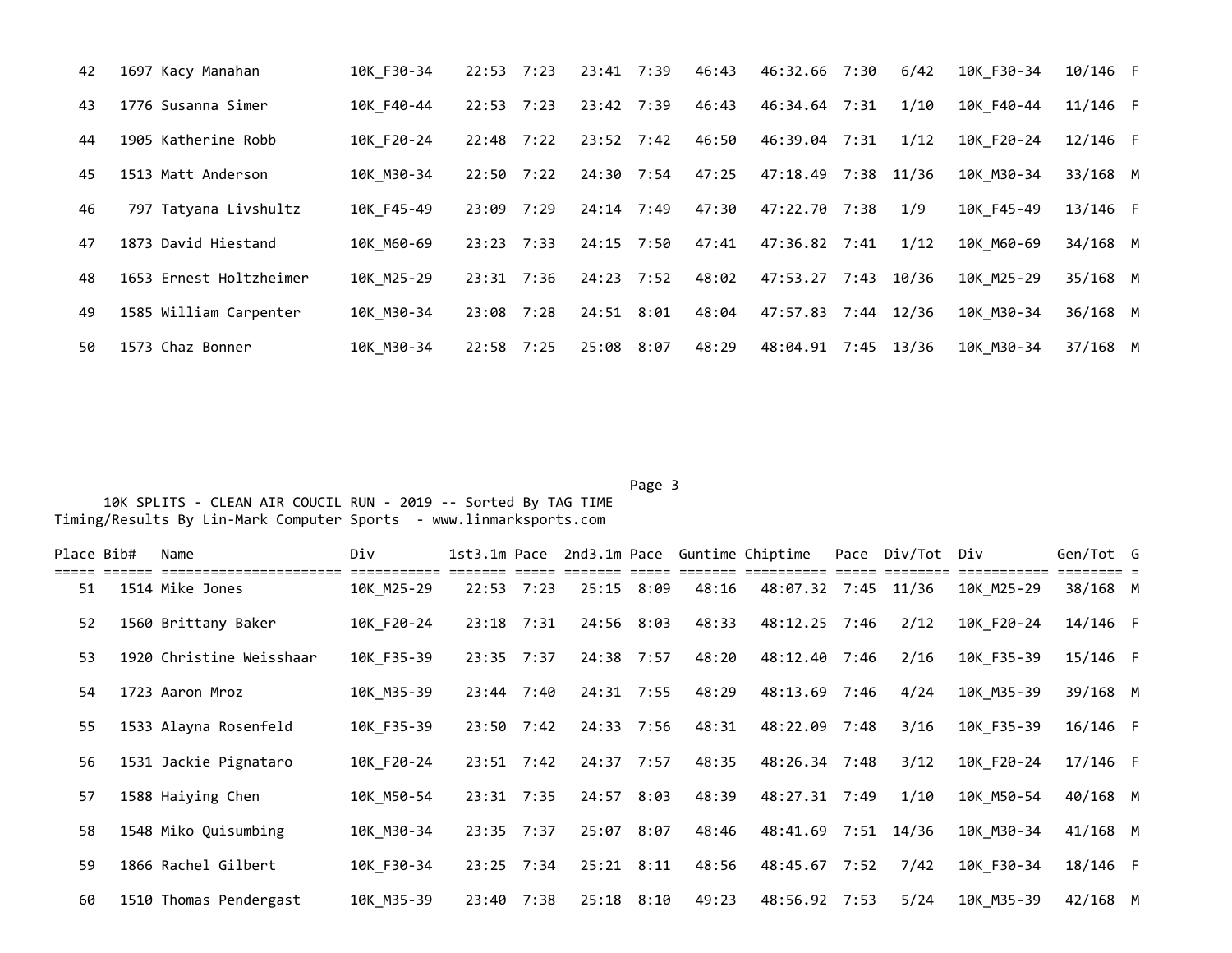| 61 | 1877 Craig Keefer        | 10K M50-54 | 24:10 7:48   | 25:03 8:05     | 49:22 | 49:11.75 7:56       |      | 2/10  | 10K_M50-54 | 43/168 M |  |
|----|--------------------------|------------|--------------|----------------|-------|---------------------|------|-------|------------|----------|--|
| 62 | 1717 Michael Meyers      | 10K_M25-29 | 23:30 7:35   | 25:45 8:19     | 49:25 | 49:14.70 7:56 12/36 |      |       | 10K_M25-29 | 44/168 M |  |
| 63 | 1764 Aliza Schmidt       | 10K F45-49 | $24:01$ 7:45 | 25:15 8:09     | 49:22 | 49:15.41 7:56       |      | 2/9   | 10K_F45-49 | 19/146 F |  |
| 64 | 1581 George Calhoun      | 10K_M30-34 | 23:52 7:42   | 25:44 8:19     | 50:08 | 49:35.47            | 8:00 | 15/36 | 10K_M30-34 | 45/168 M |  |
| 65 | 843 Michael Wilson       | 10K M40-44 | 24:29 7:54   | 25:12 8:08     | 50:19 | 49:39.58 8:00       |      | 3/15  | 10K M40-44 | 46/168 M |  |
| 66 | 1666 Treavor Jones       | 10K_M25-29 | $24:25$ 7:53 | $25:17$ 8:10   | 49:58 | 49:41.65 8:01       |      | 13/36 | 10K_M25-29 | 47/168 M |  |
| 67 | 1777 Steve Sloan         | 10K M60-69 | 24:12 7:49   | $25:31$ $8:14$ | 49:59 | 49:41.79 8:01       |      | 2/12  | 10K_M60-69 | 48/168 M |  |
| 68 | 1731 Scott Noga          | 10K M40-44 | 24:21 7:52   | 25:26 8:12     | 50:57 | 49:46.00 8:01       |      | 4/15  | 10K M40-44 | 49/168 M |  |
| 69 | 1947 Karen Sanden        | 10K F35-39 | 25:38 8:16   | $24:13$ 7:49   | 50:18 | 49:50.29 8:02       |      | 4/16  | 10K F35-39 | 20/146 F |  |
| 70 | 1674 Harrison Kim        | 10K_M25-29 | $23:18$ 7:31 | 26:40 8:36     | 50:08 | 49:56.70 8:03 14/36 |      |       | 10K_M25-29 | 50/168 M |  |
| 71 | 1741 Nemuel Pereira      | 10K M30-34 | 26:30 8:33   | 23:31 7:35     | 50:02 | 49:59.61 8:04 16/36 |      |       | 10K_M30-34 | 51/168 M |  |
| 72 | 1632 Gary Gilliam        | 10K M40-44 | 24:17 7:50   | 25:47 8:19     | 51:17 | 50:02.76 8:04       |      | 5/15  | 10K M40-44 | 52/168 M |  |
| 73 | 1527 Hayden Nelson-Major | 10K_F30-34 | 25:01 8:05   | 25:12 8:08     | 50:35 | 50:12.21 8:06       |      | 8/42  | 10K_F30-34 | 21/146 F |  |
| 74 | 1852 Mariogenys Cunha    | 10K M30-34 | $23:53$ 7:43 | 26:21 8:30     | 50:16 | 50:13.70 8:06       |      | 17/36 | 10K_M30-34 | 53/168 M |  |
| 75 | 1906 Lesley Sagalow      | 10K F25-29 | 24:31 7:55   | 25:46 8:19     | 50:25 | 50:16.31 8:06       |      | 4/31  | 10K F25-29 | 22/146 F |  |

Page 4 and the state of the state of the state of the state of the state of the state of the state of the state of the state of the state of the state of the state of the state of the state of the state of the state of the

| Place Bib# | Name               | Div         |  |                             |  | 1st3.1m Pace 2nd3.1m Pace Guntime Chiptime Pace Div/Tot Div |      |                                                            | Gen/Tot G |  |
|------------|--------------------|-------------|--|-----------------------------|--|-------------------------------------------------------------|------|------------------------------------------------------------|-----------|--|
| 76         | 1668 Dante Keane   | 10K M25-29  |  | 25:02 8:05 25:16 8:09       |  |                                                             |      | 50:35    50:16.81    8:06    15/36    10K    M25-29        | 54/168 M  |  |
| 77         | 1586 Ben Challis   | 10K M25-29  |  |                             |  |                                                             |      | 24:52 8:01 25:28 8:13 50:30 50:18.37 8:07 16/36 10K M25-29 | 55/168 M  |  |
| 78         | 1927 Katya Henisz  | 10K F19&UND |  | 24:19 7:51 26:02 8:24 50:33 |  | 50:19.96 8:07 1/3                                           |      | 10K F19&UND 23/146 F                                       |           |  |
| 79         | 1928 Witold Henisz | 10K M50-54  |  |                             |  | 24:20 7:51 26:02 8:24 50:33 50:20.44 8:07                   | 3/10 | 10K M50-54                                                 | 56/168 M  |  |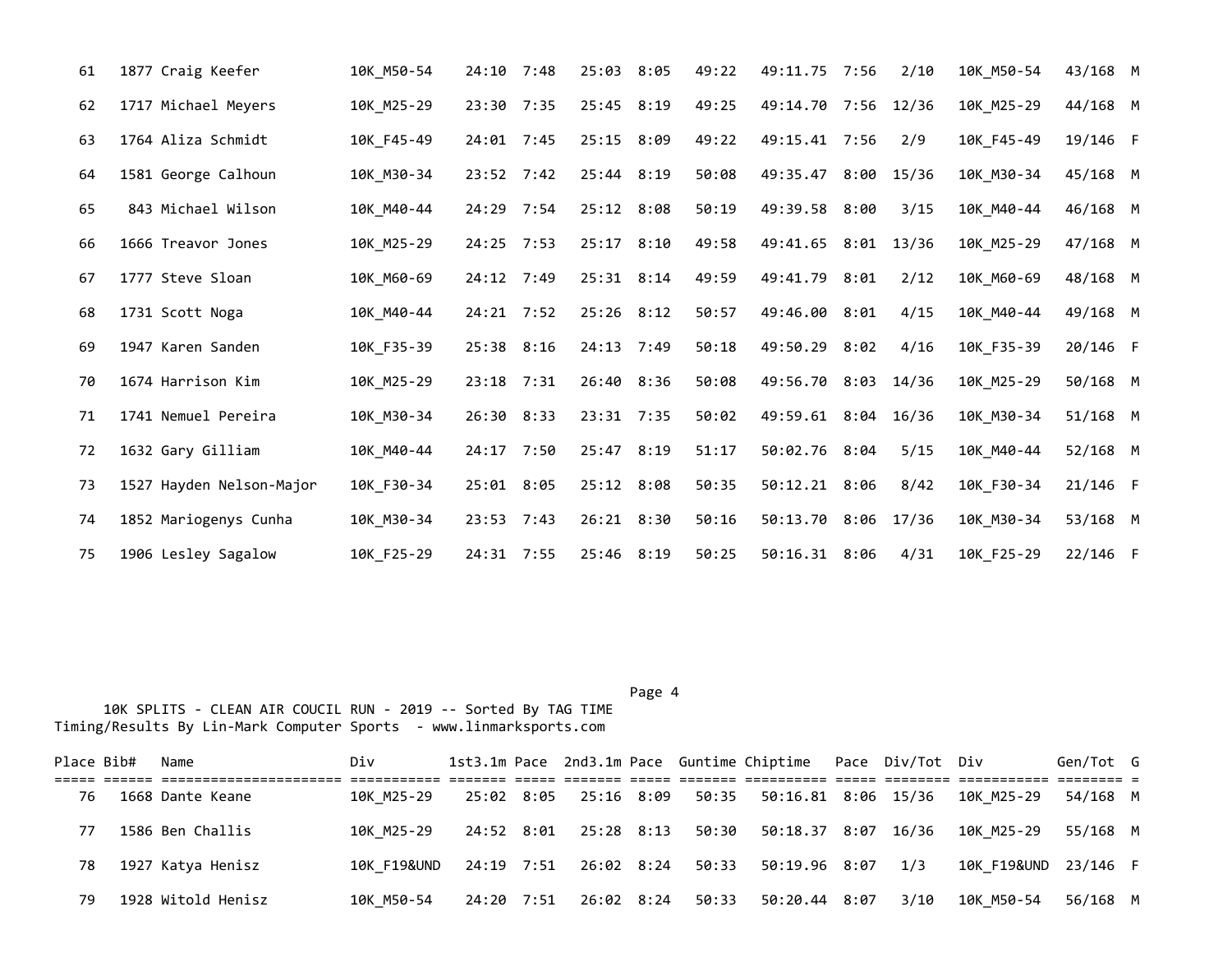| 80  | 1904 Kevin Rethore       |                        | 25:04 8:06 | 25:21 8:11     | 50:42 | 50:24.44 8:08       |       |                        | 57/168 M |  |
|-----|--------------------------|------------------------|------------|----------------|-------|---------------------|-------|------------------------|----------|--|
| 81  | 1652 Thomas Hohenstein   | 10K_M40-44             | 24:26 7:53 | 26:01 8:24     | 50:38 | 50:26.22 8:08       | 6/15  | 10K_M40-44             | 58/168 M |  |
| 82  | 1648 Andrea Hill         | 10K F25-29             | 24:52 8:02 | 25:36 8:16     | 50:31 | 50:27.02 8:08       | 5/31  | 10K F25-29             | 24/146 F |  |
| 83  | 1534 John Silberstein    | 10K_M55-59             | 24:41 7:58 | 26:01 8:24     | 50:50 | 50:41.49 8:10       | 3/11  | 10K_M55-59             | 59/168 M |  |
| 84  | 1746 Kimberly Plank      | 10K_F30-34             | 23:53 7:43 | 26:56 8:42     | 50:54 | 50:47.72 8:11       | 9/42  | 10K_F30-34             | 25/146 F |  |
| 85  | 1907 John Scott          | 10K M30-34             | 24:53 8:02 | 26:08 8:26     | 51:13 | 50:59.70 8:13       | 18/36 | 10K_M30-34             | 60/168 M |  |
| 86  | 1565 Christopher Bassett | 10K_M30-34             | 25:23 8:12 | 25:38 8:16     | 51:38 | 51:00.37 8:13       | 19/36 | 10K_M30-34             | 61/168 M |  |
| 87  | 1694 Ashleigh Lustgarten | <b>10K F19&amp;UND</b> | 25:36 8:16 | 25:32 8:14     | 51:32 | 51:06.87 8:14       | 2/3   | <b>10K F19&amp;UND</b> | 26/146 F |  |
| 88  | 1591 Susan Clifford      | 10K_F45-49             | 24:14 7:49 | 26:57 8:42     | 51:23 | 51:10.48 8:15       | 3/9   | 10K_F45-49             | 27/146 F |  |
| 89  | 1719 Leo Miller          | 10K_M45-49             | 25:13 8:09 | 26:10 8:27     | 51:38 | 51:22.04 8:17       | 3/10  | 10K_M45-49             | 62/168 M |  |
| 90  | 1574 Maxime Bonvoisin    | 10K M35-39             | 25:27 8:13 | 25:57 8:23     | 52:09 | 51:23.31 8:17       | 6/24  | 10K_M35-39             | 63/168 M |  |
| 91  | 1754 John Reynolds       | 10K_M55-59             | 25:02 8:05 | 26:31 8:34     | 51:44 | 51:31.84 8:18       | 4/11  | 10K_M55-59             | 64/168 M |  |
| 92  | 1853 Michael Davalos     | 10K_M25-29             | 24:41 7:58 | $27:01$ 8:43   | 52:04 | 51:41.73 8:20       | 17/36 | 10K_M25-29             | 65/168 M |  |
| 93  | 1985 Samantha Ragone     | 10K F30-34             | 24:35 7:56 | 27:12 8:47     | 52:06 | 51:45.57 8:21 10/42 |       | 10K F30-34             | 28/146 F |  |
| 94  | 1558 Helena Apostolou    | 10K_F20-24             | 24:29 7:54 | 27:28 8:52     | 52:13 | 51:56.18 8:22       | 4/12  | 10K_F20-24             | 29/146 F |  |
| 95  | 1845 Steve Caddle        | 10K M45-49             | 24:21 7:52 | 27:38 8:55     | 52:06 | 51:57.94 8:23       | 4/10  | 10K M45-49             | 66/168 M |  |
| 96  | 1523 Michael Czarnota    | 10K_M30-34             | 25:05 8:06 | 26:54 8:41     | 52:19 | 51:58.15 8:23       | 20/36 | 10K_M30-34             | 67/168 M |  |
| 97  | 1683 Daniel Lang         | 10K M60-69             | 25:50 8:20 | $26:14$ $8:28$ | 52:25 | 52:03.76 8:24       | 3/12  | 10K_M60-69             | 68/168 M |  |
| 98  | 1771 Sharan Sethuraman   | 10K M30-34             | 24:23 7:52 | 27:44 8:57     | 52:23 | 52:05.53 8:24       | 21/36 | 10K M30-34             | 69/168 M |  |
| 99  | 1840 Craig Barbieri      | 10K_M45-49             | 24:55 8:03 | 27:16 8:48     | 52:27 | 52:10.47 8:25       | 5/10  | 10K_M45-49             | 70/168 M |  |
| 100 | 2303 Andrew Claxon       | 10K M30-34             | 25:35 8:15 | 26:42 8:37     | 52:27 | 52:15.74 8:25       | 22/36 | 10K M30-34             | 71/168 M |  |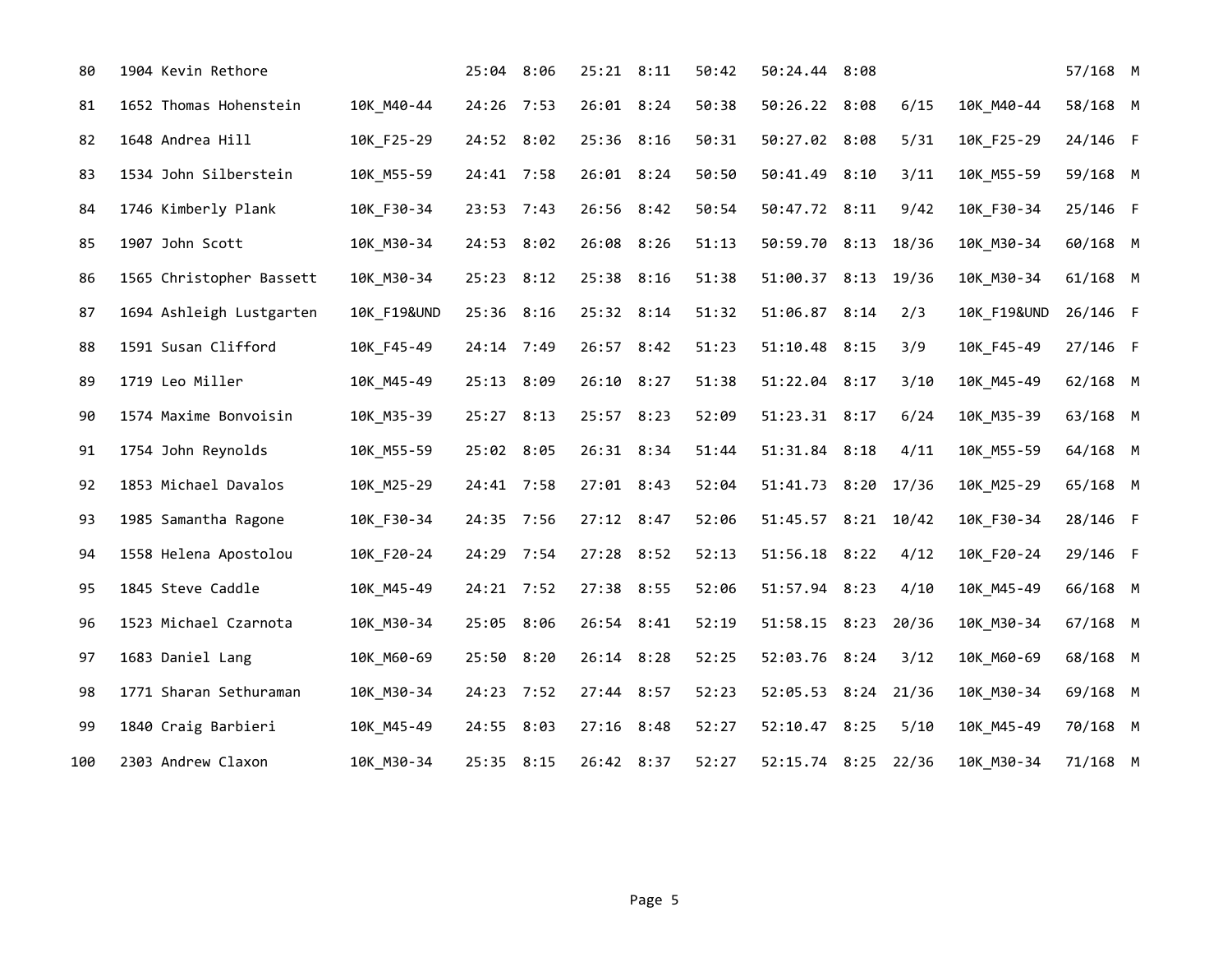| Place Bib# | Name                     | Div        |       |            |       |                |                    | 1st3.1m Pace 2nd3.1m Pace Guntime Chiptime | Pace Div/Tot Div |                           | Gen/Tot G                       |  |
|------------|--------------------------|------------|-------|------------|-------|----------------|--------------------|--------------------------------------------|------------------|---------------------------|---------------------------------|--|
| 101        | 1567 Kenyon Benson       | 10K M40-44 |       | 25:21 8:11 |       |                | 27:15 8:48 1:04:06 | 52:35.27 8:29                              | 7/15             | ===========<br>10K M40-44 | $=$ $=$ $=$ $=$ $=$<br>72/168 M |  |
| 102        | 1678 Srirama Koyyalamudi | 10K_M45-49 |       | 25:38 8:16 |       | 27:02 8:43     | 53:11              | 52:38.36 8:29                              | 6/10             | 10K_M45-49                | 73/168 M                        |  |
| 103        | 1922 Jon Chucas          | 10K_M50-54 |       | 26:56 8:42 |       | 25:46 8:19     | 53:10              | 52:41.16 8:30                              | 4/10             | 10K_M50-54                | 74/168 M                        |  |
| 104        | 1825 Tyler Zalucki       | 10K_M25-29 | 25:59 | 8:23       |       | 26:58 8:42     | 53:05              | 52:55.68 8:32                              | 18/36            | 10K_M25-29                | 75/168 M                        |  |
| 105        | 1749 Ernie Raeuber       | 10K_M35-39 | 27:15 | 8:48       |       | 25:54 8:22     | 53:27              | 53:07.58 8:34                              | 7/24             | 10K_M35-39                | 76/168 M                        |  |
| 106        | 1542 Stefan Lesiuk       | 10K_M25-29 | 25:09 | 8:07       |       | 28:04 9:04     | 53:24              | 53:11.87 8:34                              | 19/36            | 10K_M25-29                | 77/168 M                        |  |
| 107        | 1707 Erin McCloskey      | 10K F35-39 |       | 25:42 8:18 |       | 27:39 8:55     | 53:47              | 53:20.51 8:36                              | 5/16             | 10K_F35-39                | 30/146 F                        |  |
| 108        | 1629 Edward Gerst        | 10K_M40-44 |       | 25:45 8:19 |       | 27:37 8:55     | 53:47              | 53:21.21 8:36                              | 8/15             | 10K_M40-44                | 78/168 M                        |  |
| 109        | 1909 Karan Shah          | 10K_M25-29 |       | 26:07 8:26 |       | 27:20 8:49     | 53:55              | 53:25.71 8:37                              | 20/36            | 10K_M25-29                | 79/168 M                        |  |
| 110        | 1934 Alicia Bonner       | 10K F45-49 | 25:47 | 8:19       |       | 27:43 8:57     | 53:36              | 53:29.54 8:37                              | 4/9              | 10K_F45-49                | 31/146 F                        |  |
| 111        | 1640 Megan Hall          | 10K_F25-29 |       | 25:52 8:21 |       | 27:39 8:56     | 53:51              | 53:30.09 8:37                              | 6/31             | 10K_F25-29                | 32/146 F                        |  |
| 112        | 1881 Myles Lennertz      | 10K_M30-34 |       | 24:25 7:53 |       | 29:08 9:24     | 53:43              | 53:32.41 8:38                              | 23/36            | 10K_M30-34                | 80/168 M                        |  |
| 113        | 1740 Peter Pellegrino    | 10K M50-54 | 26:04 | 8:25       |       | 27:35 8:54     | 53:51              | 53:38.22 8:39                              | 5/10             | 10K_M50-54                | 81/168 M                        |  |
| 114        | 1566 Al Beatty           | 10K_F30-34 |       | 26:39 8:36 |       | 27:09 8:46     | 53:49              | 53:47.15 8:40                              | 11/42            | 10K_F30-34                | 33/146 F                        |  |
| 115        | 1633 Michael Gillin      | 10K_M60-69 |       | 25:54 8:22 |       | 27:56 9:01     | 53:57              | 53:49.42 8:41                              | 4/12             | 10K_M60-69                | 82/168 M                        |  |
| 116        | 1929 Timothy Houser      | 10K_M35-39 | 26:53 | 8:41       | 27:00 | 8:43           | 54:15              | 53:52.11 8:41                              | 8/24             | 10K_M35-39                | 83/168 M                        |  |
| 117        | 1540 Chesenia Burgos     | 10K F25-29 |       | 26:06 8:26 |       | 27:56 9:01     | 54:14              | 54:01.21 8:42                              | 7/31             | 10K_F25-29                | 34/146 F                        |  |
| 118        | 1887 Kaitlyn Maxwell     |            | 26:28 | 8:33       |       | 27:36 8:55     | 54:19              | 54:03.87 8:43                              |                  |                           | 35/146 F                        |  |
| 119        | 1910 Christy Signs       |            |       | 26:25 8:32 |       | 27:40 8:56     | 54:20              | 54:04.12 8:43                              |                  |                           | 84/168 M                        |  |
| 120        | 1942 Kareem Lee          | 10K_M35-39 | 25:10 | 8:07       |       | 28:56 9:20     | 54:10              | 54:04.81 8:43                              | 9/24             | 10K_M35-39                | 85/168 M                        |  |
| 121        | 1702 Amanda Matheson     | 10K_F25-29 | 27:48 | 8:58       |       | 26:20 8:30     | 54:26              | 54:06.81 8:43                              | 8/31             | 10K_F25-29                | 36/146 F                        |  |
| 122        | 1520 James Andrews       | 10K M45-49 | 26:28 | 8:33       |       | 27:53 9:00     | 54:41              | 54:19.97 8:45                              | 7/10             | 10K_M45-49                | 86/168 M                        |  |
| 123        | 1692 Ryan Lis            | 10K_M25-29 |       | 25:56 8:22 |       | $28:25$ $9:10$ | 54:39              | 54:20.29 8:45                              | 21/36            | 10K M25-29                | 87/168 M                        |  |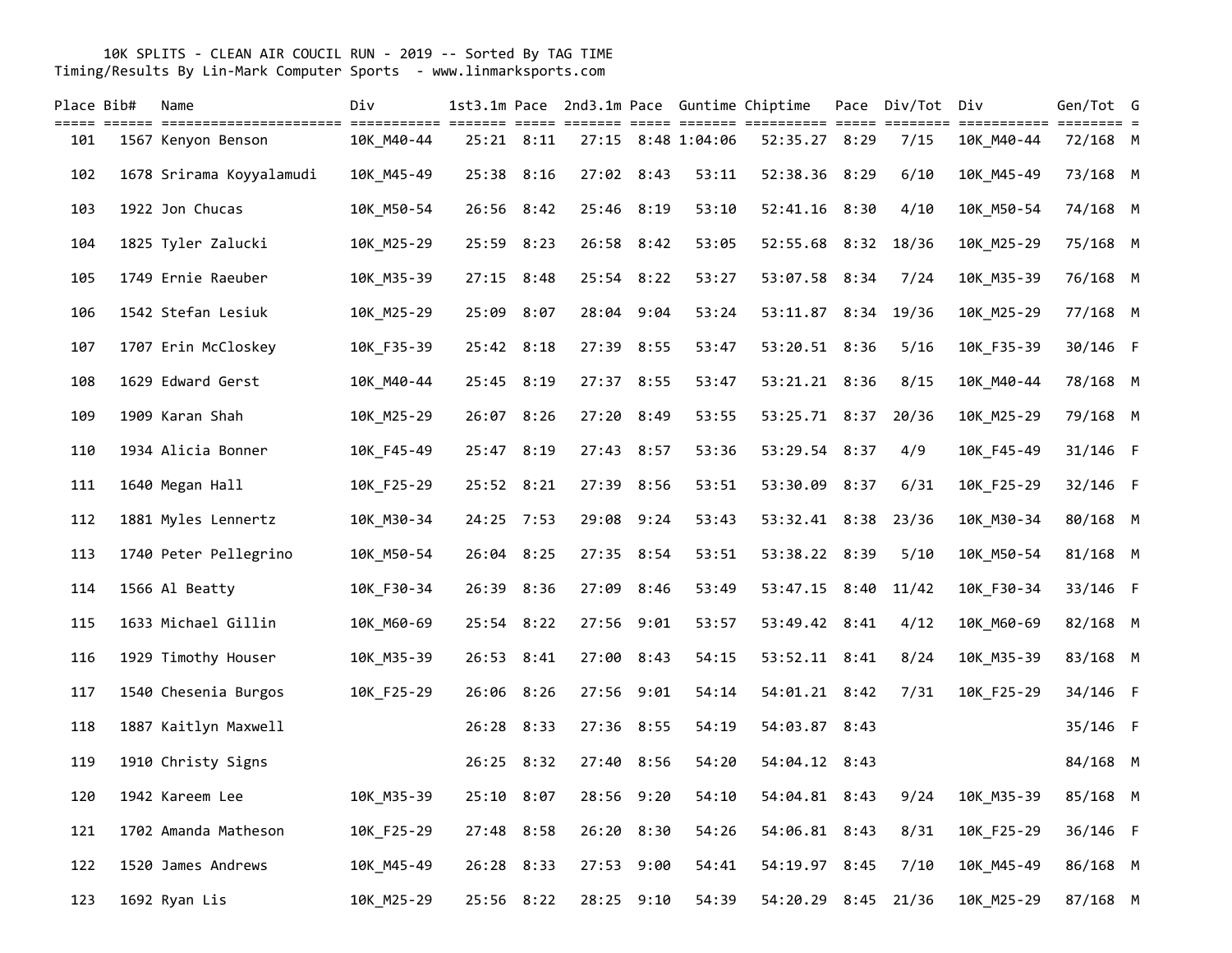| 124 1656 Charles Irsch | 10K M60-69 | 26:54 8:41  27:37  8:55  54:56  54:30.39  8:47  5/12  10K  M60-69  88/168  M   |  |  |  |
|------------------------|------------|--------------------------------------------------------------------------------|--|--|--|
| 125 1872 Greg Herbert  |            | 10K M30-34 27:04 8:44 27:32 8:53 55:02 54:34.78 8:48 24/36 10K M30-34 89/168 M |  |  |  |

Page 6 and the contract of the contract of the contract of the contract of the contract of the contract of the contract of the contract of the contract of the contract of the contract of the contract of the contract of the

| Place Bib# | Name                      | Div                    |            | === | <b>EEEEE</b> |       | 1st3.1m Pace 2nd3.1m Pace Guntime Chiptime<br>accordo concercero conco | Pace Div/Tot Div<br>======== |                        | Gen/Tot G |  |
|------------|---------------------------|------------------------|------------|-----|--------------|-------|------------------------------------------------------------------------|------------------------------|------------------------|-----------|--|
| 126        | 1735 Jermie Ortiz         | 10K M35-39             | 27:26 8:51 |     | $27:16$ 8:48 | 55:00 | 54:40.67 8:49 10/24                                                    |                              | 10K M35-39             | 90/168 M  |  |
| 127        | 1892 Conor Naughton       | 10K M20-24             | 24:51 8:01 |     | 29:51 9:38   | 55:01 | 54:40.74 8:49                                                          | 4/7                          | 10K M20-24             | 91/168 M  |  |
| 128        | 1556 John Ailor           | 10K M60-69             | 26:40 8:37 |     | 28:02 9:03   | 54:48 | 54:41.38 8:49                                                          | 6/12                         | 10K M60-69             | 92/168 M  |  |
| 129        | 1923 Matt Heintzelman     | 10K M50-54             | 26:41 8:37 |     | 28:03 9:03   | 54:50 | 54:42.69 8:49                                                          | 6/10                         | 10K M50-54             | 93/168 M  |  |
| 130        | 1546 Joshua Goldstein     | 10K M20-24             | 26:52 8:40 |     | 27:53 9:00   | 54:48 | 54:43.92 8:49                                                          | 5/7                          | 10K M20-24             | 94/168 M  |  |
| 131        | 1788 Julia Terruso        | 10K F30-34             | 26:33 8:34 |     | 28:17 9:08   | 54:54 | 54:48.66 8:50                                                          | 12/42                        | 10K F30-34             | 37/146 F  |  |
| 132        | 1987 Nick Pomponio        | 10K_M60-69             | 26:54 8:41 |     | 28:04 9:04   | 55:07 | 54:57.49 8:51                                                          | 7/12                         | 10K_M60-69             | 95/168 M  |  |
| 133        | 1522 Ross Currie          | 10K M35-39             | 26:05 8:25 |     | 28:54 9:20   | 55:17 | 54:57.74 8:52 11/24                                                    |                              | 10K M35-39             | 96/168 M  |  |
| 134        | 1850 Katie Cooke          | 10K F20-24             | 27:17 8:48 |     | 27:43 8:57   | 55:08 | 54:58.34 8:52                                                          | 5/12                         | 10K F20-24             | 38/146 F  |  |
| 135        | 1833 Ulysse Rombaux Perez | 10K_M19&UND            | 25:41 8:17 |     | 29:19 9:28   | 55:07 | 54:59.18 8:52                                                          | 2/4                          | <b>10K M19&amp;UND</b> | 97/168 M  |  |
| 136        | 1810 Noelle Watanabe      | 10K F25-29             | 26:24 8:31 |     | 28:41 9:15   | 55:15 | 55:04.50 8:53                                                          | 9/31                         | 10K F25-29             | 39/146 F  |  |
| 137        | 1748 Sean Pousley         | 10K M25-29             | 26:25 8:32 |     | 28:40 9:15   | 55:15 | 55:04.65 8:53                                                          | 22/36                        | 10K_M25-29             | 98/168 M  |  |
| 138        | 1879 Amy Kolk             | 10K F40-44             | 26:21 8:30 |     | 28:46 9:17   | 55:38 | 55:05.31 8:53                                                          | 2/10                         | 10K F40-44             | 40/146 F  |  |
| 139        | 1617 Morgan Epley         | 10K F20-24             | 27:21 8:50 |     | 27:45 8:58   | 55:11 | 55:05.75 8:53                                                          | 6/12                         | 10K F20-24             | 41/146 F  |  |
| 140        | 1724 Justin Murray        | 10K M30-34             | 24:32 7:55 |     | 30:40 9:54   | 55:51 | 55:10.78 8:54 25/36                                                    |                              | 10K M30-34             | 99/168 M  |  |
| 141        | 1675 Michael Kim          | <b>10K M19&amp;UND</b> | 28:13 9:06 |     | $27:17$ 8:48 | 55:43 | 55:28.94 8:57                                                          | 3/4                          | 10K M19&UND 100/168 M  |           |  |
| 142        | 1875 Daniel Ibanez        | 10K M35-39             | 27:59 9:02 |     | 27:39 8:56   | 55:52 | 55:37.35 8:58 12/24                                                    |                              | 10K M35-39             | 101/168 M |  |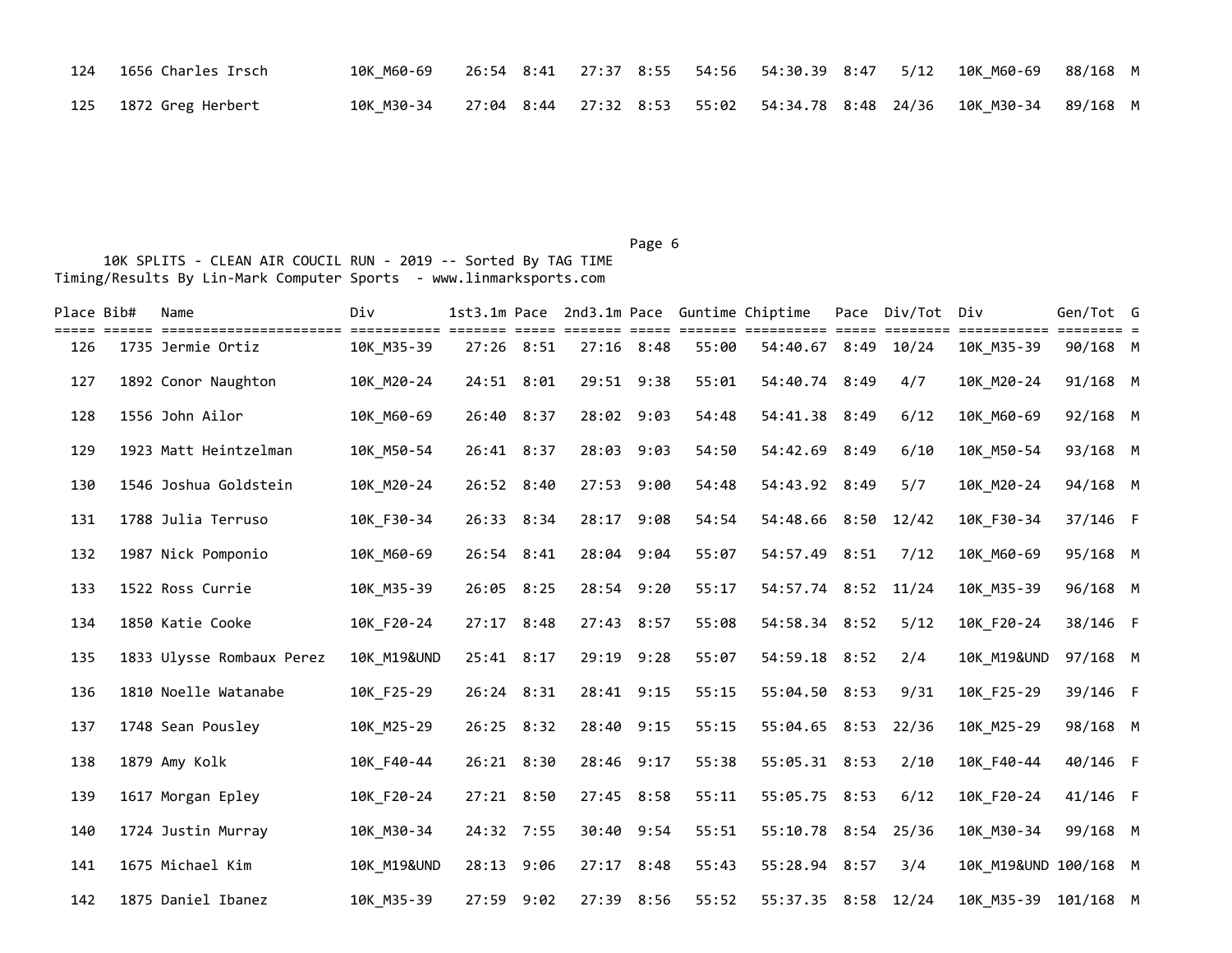| 143 | 1865 John Frisbee     | 10K M35-39 | 26:56 8:42 | 28:59 9:21 | 56:16 | 55:54.04 9:01 13/24 |      | 10K M35-39 | 102/168 M |  |
|-----|-----------------------|------------|------------|------------|-------|---------------------|------|------------|-----------|--|
| 144 | 1939 James Gundlach   | 10K M30-34 | 27:09 8:46 | 28:49 9:18 | 56:28 | 55:57.39 9:01 26/36 |      | 10K M30-34 | 103/168 M |  |
| 145 | 1768 Jon Schwartz     | 10K M40-44 | 27:18 8:49 | 28:58 9:21 | 56:34 | 56:15.12 9:04       | 9/15 | 10K M40-44 | 104/168 M |  |
| 146 | 1793 Tim Tiebout      | 10K M25-29 | 27:31 8:53 | 28:51 9:19 | 57:00 | 56:21.14 9:05 23/36 |      | 10K M25-29 | 105/168 M |  |
| 147 | 2301 Kyle Shaw        | 10K M35-39 | 27:36 8:55 | 28:48 9:18 | 57:32 | 56:23.68 9:05 14/24 |      | 10K M35-39 | 106/168 M |  |
| 148 | 1507 Pas Argenio      | 10K M60-69 | 27:52 9:00 | 28:39 9:15 | 56:38 | 56:29.44 9:06       | 8/12 | 10K M60-69 | 107/168 M |  |
| 149 | 1807 Daniel Wallace   | 10K M40-44 | 28:06 9:04 | 28:28 9:11 | 56:48 | 56:32.76 9:07 10/15 |      | 10K M40-44 | 108/168 M |  |
| 150 | 1930 Cortlynd Nesbitt | 10K M30-34 | 28:14 9:07 | 28:20 9:09 | 56:49 | 56:33.45 9:07 27/36 |      | 10K M30-34 | 109/168 M |  |

 10K SPLITS - CLEAN AIR COUCIL RUN - 2019 -- Sorted By TAG TIME Timing/Results By Lin-Mark Computer Sports - www.linmarksports.com

Page 7 and 2012 and 2012 and 2012 and 2012 and 2012 and 2012 and 2012 and 2012 and 2012 and 2012 and 2012 and

| Place Bib# | Name                   | Div        |            |            |              |                    | 1st3.1m Pace 2nd3.1m Pace Guntime Chiptime | Pace Div/Tot Div |            | Gen/Tot G |  |
|------------|------------------------|------------|------------|------------|--------------|--------------------|--------------------------------------------|------------------|------------|-----------|--|
| 151        | 1772 Giri Shah         | 10K M30-34 |            | 27:54 9:00 | 28:42 9:16   | 56:54              | 56:34.92 9:07 28/36                        |                  | 10K M30-34 | 110/168 M |  |
| 152        | 1842 Jonathan Brody    | 10K M35-39 |            | 28:12 9:06 | 28:32 9:12   | 56:57              | 56:42.39 9:08 15/24                        |                  | 10K M35-39 | 111/168 M |  |
| 153        | 1634 Brett Gilmartin   | 10K M25-29 | 29:27 9:30 |            | 27:26 8:51   | 57:26              | 56:51.41 9:10 24/36                        |                  | 10K M25-29 | 112/168 M |  |
| 154        | 1685 Kim Laufenberg    | 10K F25-29 | 29:29 9:31 |            | $27:24$ 8:51 | 57:26              | 56:51.85 9:10 10/31                        |                  | 10K F25-29 | 42/146 F  |  |
| 155        | 1797 Natalie Trerotola | 10K F20-24 | 28:33 9:13 |            | $28:26$ 9:11 | 57:18              | 56:57.42 9:11                              | 7/12             | 10K F20-24 | 43/146 F  |  |
| 156        | 1579 Amy Brown         | 10K F25-29 | 28:01 9:03 |            | 28:58 9:21   | 58:47              | 56:58.74 9:11 11/31                        |                  | 10K F25-29 | 44/146 F  |  |
| 157        | 1762 David Sauvagnat   | 10K M40-44 | 27:46 8:58 |            | 29:17 9:27   | 57:30              | 57:02.84 9:12 11/15                        |                  | 10K M40-44 | 113/168 M |  |
| 158        | 1681 Mike Landsmann    | 10K M50-54 | 27:23 8:50 |            | 29:51 9:38   | 57:27              | 57:13.51 9:13                              | 7/10             | 10K M50-54 | 114/168 M |  |
| 159        | 1751 Emily Recupero    | 10K F20-24 | 27:46 8:58 |            |              | 29:34 9:33 1:02:12 | 57:19.08 9:14                              | 8/12             | 10K F20-24 | 45/146 F  |  |
| 160        | 1663 Kelly Jones       | 10K F30-34 | 28:27 9:11 |            |              | 28:54 9:20 1:02:11 | 57:19.35 9:14 13/42                        |                  | 10K F30-34 | 46/146 F  |  |
| 161        | 1775 Nora Shoch        | 10K F55-59 | 27:39 8:56 |            | 29:44 9:36   | 57:38              | 57:21.76 9:15                              | 1/7              | 10K F55-59 | 47/146 F  |  |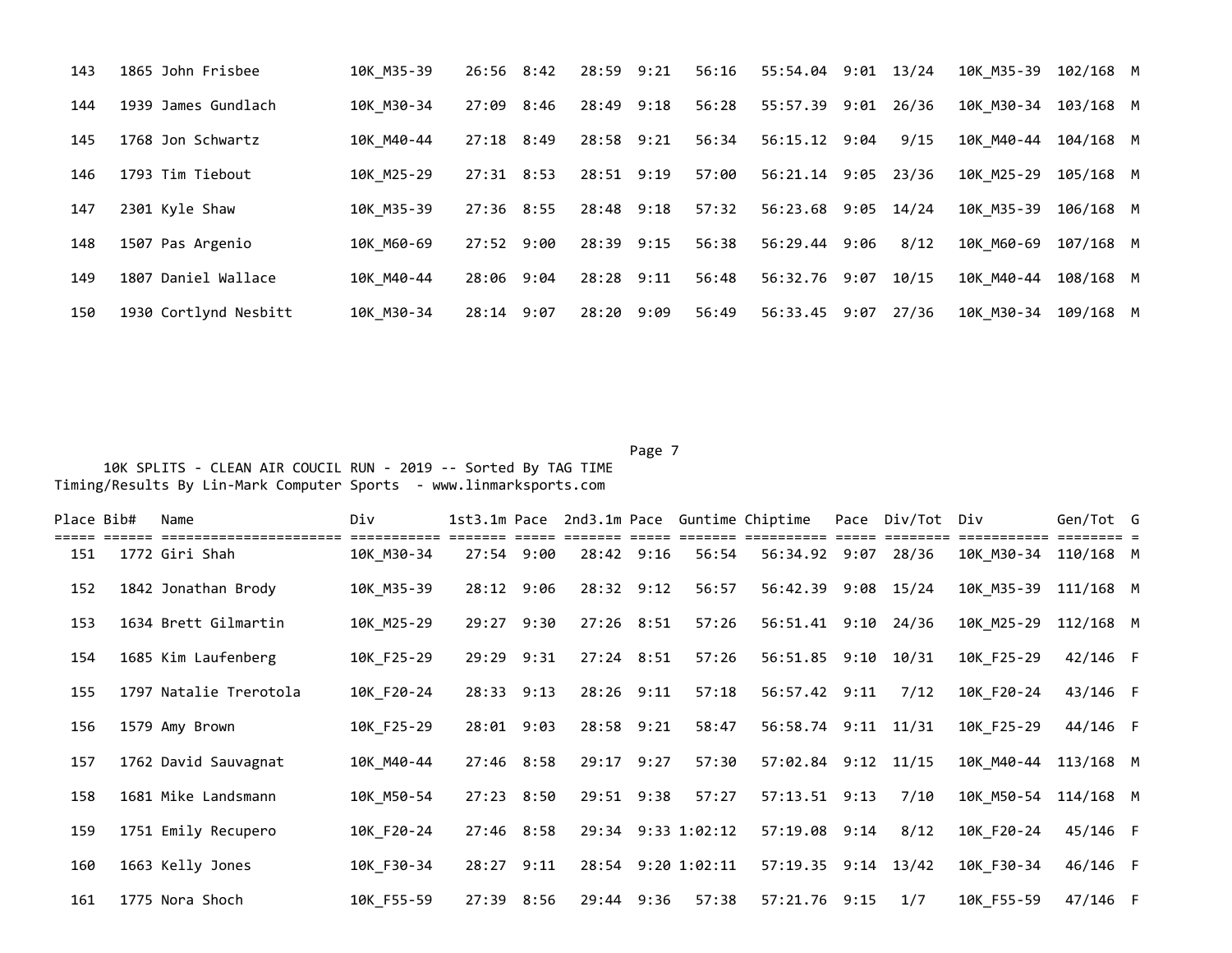| 162 | 1799 Jeremy Turk                       | 10K M35-39 | 26:49 8:39   | 30:39 9:54     | 58:17 | 57:27.21 9:16 16/24 |       | 10K M35-39 | 115/168 M   |  |
|-----|----------------------------------------|------------|--------------|----------------|-------|---------------------|-------|------------|-------------|--|
| 163 | 1767 Karen Schonewise                  | 10K_F45-49 | 28:05 9:04   | 29:28 9:31     | 58:00 | 57:32.44 9:16       | 5/9   | 10K F45-49 | 48/146 F    |  |
| 164 | 1790 Emilie Theophile-Cathe 10K_F35-39 |            | $28:16$ 9:07 | $29:20$ $9:28$ | 57:35 | 57:34.69 9:17       | 6/16  | 10K_F35-39 | 49/146 F    |  |
| 165 | 1595 Sean Costello                     | 10K M35-39 | 29:28 9:31   | 28:09 9:05     | 57:45 | 57:36.19 9:17       | 17/24 | 10K M35-39 | $116/168$ M |  |
| 166 | 1834 Dawei Yin                         | 10K M40-44 | 27:42 8:56   | 30:03 9:42     | 57:48 | 57:43.25 9:18 12/15 |       | 10K M40-44 | 117/168 M   |  |
| 167 | 1869 Christopher Green                 | 10K_M25-29 | 27:07 8:45   | 30:40 9:54     | 58:15 | 57:45.65 9:19 25/36 |       | 10K_M25-29 | 118/168 M   |  |
| 168 | 1657 Twan Jeuken                       | 10K_M40-44 | 27:58 9:02   | 29:55 9:39     | 58:05 | 57:51.88 9:20 13/15 |       | 10K M40-44 | 119/168 M   |  |
| 169 | 1813 Gregory Wilson                    | 10K_M35-39 | 30:12 9:45   | 27:45 8:58     | 58:28 | 57:56.36 9:20 18/24 |       | 10K_M35-39 | 120/168 M   |  |
| 170 | 1711 Jacqueline McGirr                 | 10K F55-59 | 27:50 8:59   | 30:09 9:44     | 58:13 | 57:58.93 9:21       | 2/7   | 10K F55-59 | 50/146 F    |  |
| 171 | 1598 Todd Creveling                    | 10K_M55-59 | 28:24 9:10   | 29:46 9:36     | 58:33 | 58:09.19 9:22       | 5/11  | 10K_M55-59 | 121/168 M   |  |
| 172 | 1908 Shawmeron Seal                    | 10K_M30-34 | 28:25 9:10   | 29:57 9:40     | 58:38 | 58:20.37 9:24 29/36 |       | 10K M30-34 | 122/168 M   |  |
| 173 | 1884 Dustin Lipik                      | 10K M30-34 | 28:00 9:02   | 30:32 9:51     | 58:40 | 58:31.01 9:26 30/36 |       | 10K M30-34 | 123/168 M   |  |
| 174 | 1941 Robert Koen                       | 10K_M70+   | 28:08 9:05   | 30:25 9:49     | 58:35 | 58:31.51 9:26       | 1/1   | 10K M70+   | 124/168 M   |  |
| 175 | 1677 Rebecca Kocsis-Davis              | 10K F30-34 | 27:52 9:00   | 30:46 9:56     | 58:55 | 58:37.12 9:27 14/42 |       | 10K_F30-34 | 51/146 F    |  |

Page 8 and 2012 and 2012 and 2012 and 2012 and 2012 and 2012 and 2012 and 2012 and 2012 and 2012 and 2012 and

| Place Bib# | Name               | Div        |            |                       |       | 1st3.1m Pace 2nd3.1m Pace Guntime Chiptime Pace Div/Tot Div |      |                      | Gen/Tot G |  |
|------------|--------------------|------------|------------|-----------------------|-------|-------------------------------------------------------------|------|----------------------|-----------|--|
| 176        | 1874 Jana Hirsch   |            | 29:28 9:31 | 29:14 9:26            | 59:17 | 58:40.18 9:27                                               |      |                      | 52/146 F  |  |
| 177        | 1878 Liam Kennedy  | 10K M20-24 | 28:59 9:21 | 29:48 9:37            | 59:25 | 58:45.64 9:28 6/7                                           |      | 10K M20-24 125/168 M |           |  |
| 178        | 1541 Lauren Howard | 10K F25-29 | 28:45 9:17 | 30:05 9:43            | 59:02 | 58:49.35 9:29 12/31                                         |      | 10K F25-29           | 53/146 F  |  |
| 179        | 1832 Irene Perez   | 10K F35-39 | 28:13 9:06 | 30:46 9:56            | 59:06 | 58:57.33 9:30                                               | 7/16 | 10K F35-39           | 54/146 F  |  |
| 180        | 1914 Andrew Stitt  | 10K M35-39 |            | 29:10 9:25 29:53 9:39 | 59:39 | 59:01.97 9:31 19/24                                         |      | 10K M35-39 126/168 M |           |  |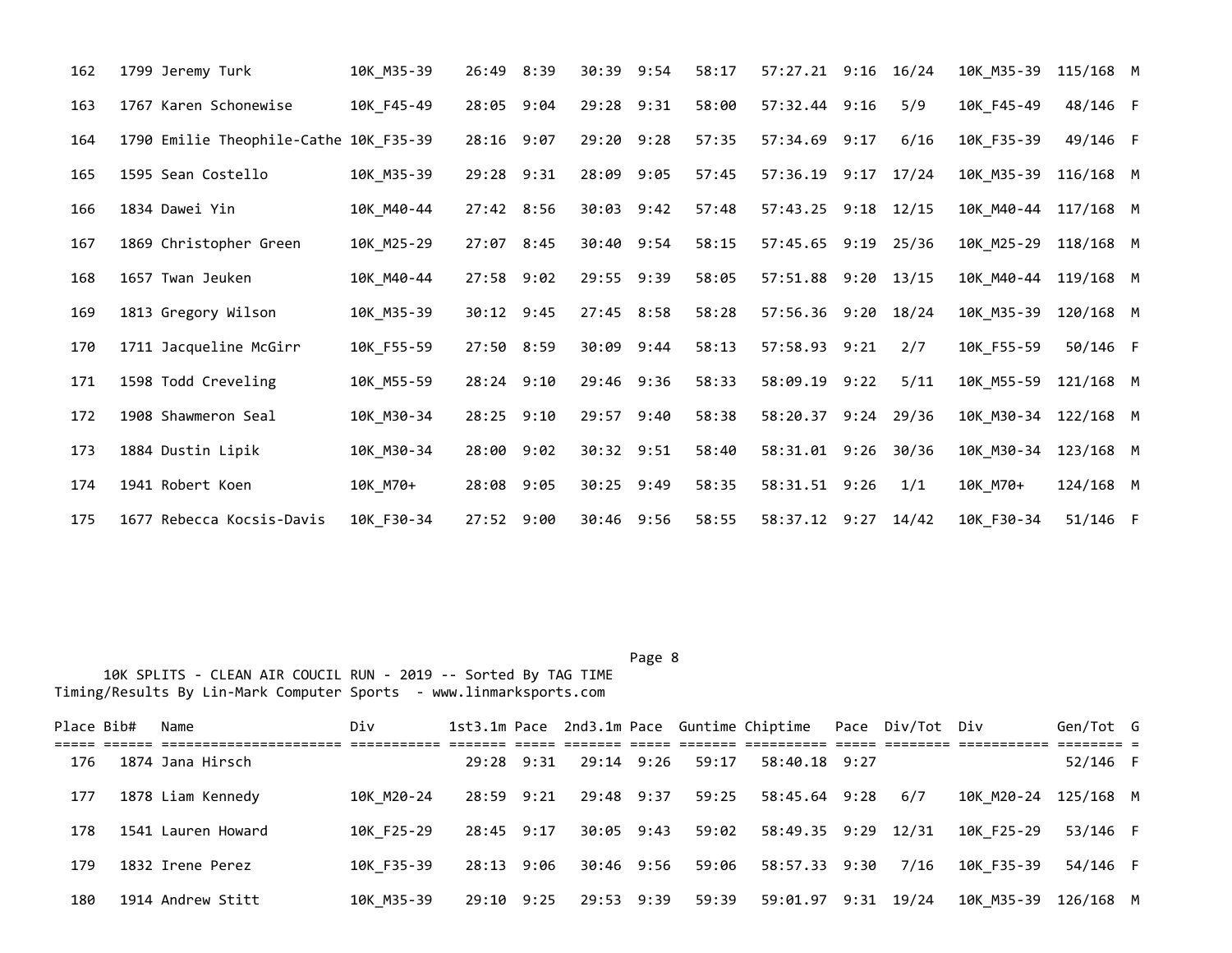| 181 | 1515 Debra Heim          | 10K_F40-44 | 29:30 9:31  | 29:37 9:34          | 59:43 | 59:05.66 9:31                             | 3/10  | 10K_F40-44           | 55/146 F   |  |
|-----|--------------------------|------------|-------------|---------------------|-------|-------------------------------------------|-------|----------------------|------------|--|
| 182 | 1519 Margaret Putnam     | 10K_F35-39 | 29:30 9:31  | 29:41 9:35          | 59:47 | 59:10.36 9:32                             | 8/16  | 10K_F35-39           | 56/146 F   |  |
| 183 | 1826 Christine Zefelippo | 10K F20-24 | 29:40 9:35  | 29:32 9:32          | 59:33 | 59:11.33 9:32                             | 9/12  | 10K F20-24           | 57/146 F   |  |
| 184 | 1696 Nicole Maloy        | 10K F45-49 | 28:06 9:04  | 31:22 10:07         | 59:45 | 59:26.77 9:35                             | 6/9   | 10K F45-49           | 58/146 F   |  |
| 185 | 1587 Steven Chaplar      | 10K M30-34 | 28:10 9:05  | 31:39 10:13 1:00:28 |       | 59:47.18 9:38 31/36                       |       | 10K M30-34           | 127/168 M  |  |
| 186 | 1855 Alex Duffield       | 10K_M25-29 | 29:09 9:24  | 30:46 9:56 1:00:04  |       | 59:53.69 9:39 26/36                       |       | 10K_M25-29           | 128/168 M  |  |
| 187 | 1864 Stephanie Friel     | 10K_F25-29 | 29:08 9:24  | 30:46 9:56 1:00:05  |       | 59:53.80 9:39 13/31                       |       | 10K_F25-29           | 59/146 F   |  |
| 188 | 1989 John Kenny          | 10K M50-54 | 29:02 9:22  | 30:55 9:59 1:00:23  |       | 59:55.77 9:40                             | 8/10  | 10K M50-54           | 129/168 M  |  |
| 189 | 1891 Sandy Musante       | 10K_F30-34 | 30:04 9:42  | 29:56 9:40 1:00:31  |       | 59:58.86 9:40 15/42                       |       | 10K F30-34           | 60/146 F   |  |
| 190 | 1890 Adam Musante        | 10K_M30-34 | 30:06 9:43  |                     |       | 29:56 9:40 1:00:33 1:00:01.18 9:40 32/36  |       | 10K_M30-34 130/168 M |            |  |
| 191 | 1831 Dave Arey           | 10K_M50-54 | 29:35 9:33  |                     |       | 30:34 9:52 1:00:32 1:00:07.95 9:41        | 9/10  | 10K_M50-54           | 131/168 M  |  |
| 192 | 1808 Shannon Wallace     | 10K F40-44 | 28:07 9:05  |                     |       | 32:10 10:23 1:00:31 1:00:16.38 9:43       | 4/10  | 10K_F40-44           | $61/146$ F |  |
| 193 | 1665 Shawn Jones         | 10K M40-44 | 29:00 9:22  |                     |       | 31:43 10:14 1:01:05 1:00:41.83 9:47       | 14/15 | 10K M40-44           | 132/168 M  |  |
| 194 | 1664 Shana Jones         | 10K F30-34 | 29:41 9:35  |                     |       | 31:24 10:08 1:01:26 1:01:03.83 9:50 16/42 |       | 10K F30-34           | 62/146 F   |  |
| 195 | 1821 Richard Yien        | 10K_M55-59 | 30:25 9:49  |                     |       | 30:53 9:58 1:01:25 1:01:17.18 9:53        | 6/11  | 10K_M55-59           | 133/168 M  |  |
| 196 | 765 Kelsey Croasdale     | 10K_F30-34 | 31:22 10:07 |                     |       | 30:06 9:43 1:02:06 1:01:26.57 9:54 17/42  |       | 10K F30-34           | 63/146 F   |  |
| 197 | 1559 Sylvie Ashby        | 10K F50-54 | 30:36 9:52  |                     |       | 31:12 10:04 1:02:02 1:01:46.68 9:57       | 1/6   | 10K F50-54           | 64/146 F   |  |
| 198 | 1932 Amber Perlmutter    | 10K F25-29 | 30:08 9:44  |                     |       | 31:47 10:16 1:02:08 1:01:54.54 9:59 14/31 |       | 10K F25-29           | 65/146 F   |  |
| 199 | 1851 Jessica Cooper      | 10K_F25-29 | 30:12 9:45  |                     |       | 31:44 10:15 1:02:09 1:01:55.73 9:59 15/31 |       | 10K_F25-29           | 66/146 F   |  |
| 200 | 753 Molly Bowe           | 10K_F35-39 | 31:24 10:08 |                     |       | 30:35 9:52 1:02:37 1:01:58.25 9:59        | 9/16  | 10K_F35-39           | 67/146 F   |  |

Page 9 - Page 9 - Page 9 - Page 9 - Page 9 - Page 9 - Page 9 - Page 9 - Page 9 - Page 9 - Page 9 10K SPLITS - CLEAN AIR COUCIL RUN - 2019 -- Sorted By TAG TIME Timing/Results By Lin-Mark Computer Sports - www.linmarksports.com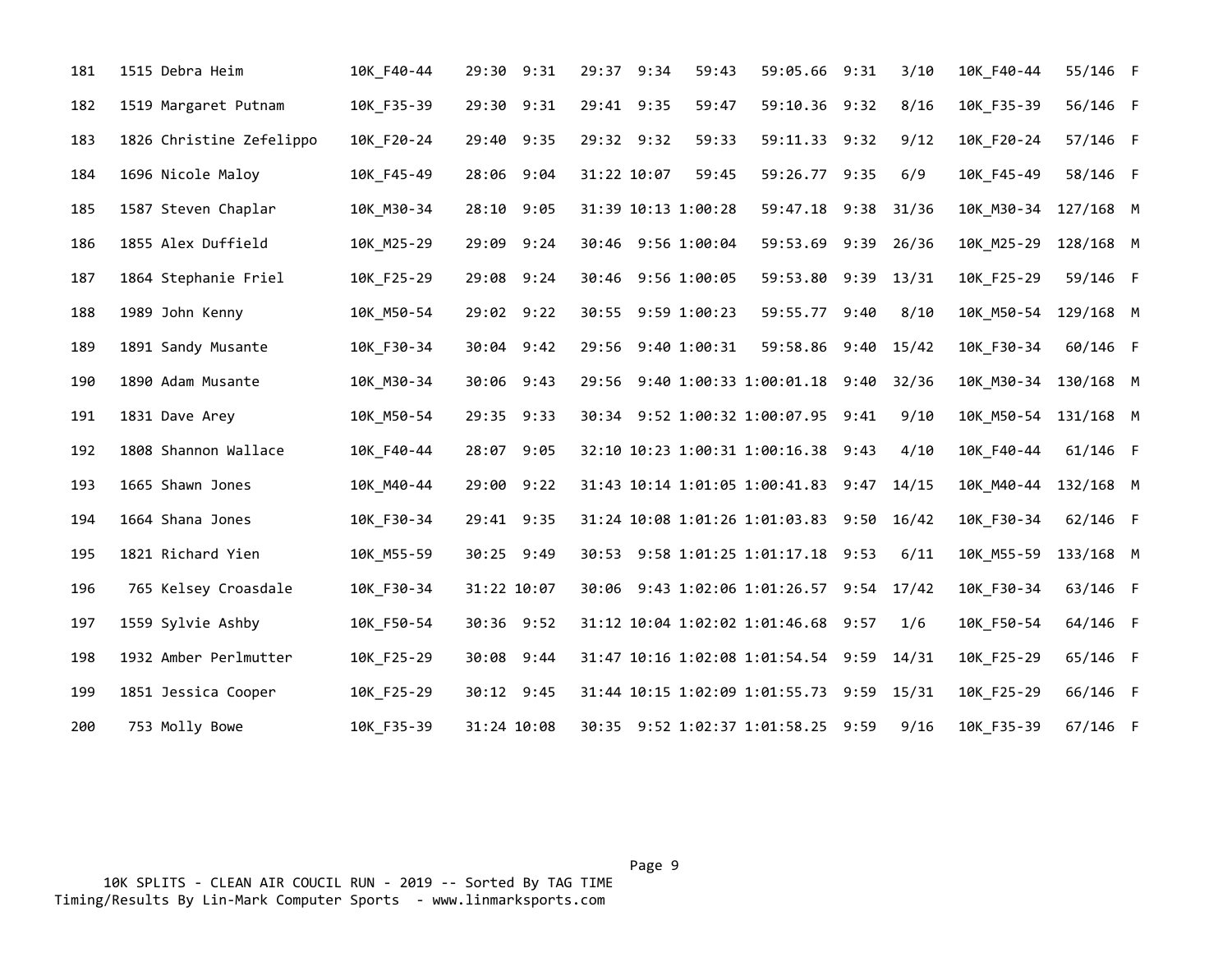| Place Bib#   | Name                                                                                                                | Div        |             |  | 1st3.1m Pace 2nd3.1m Pace Guntime Chiptime Pace Div/Tot Div |      |                                                                                                   | Gen/Tot G |  |
|--------------|---------------------------------------------------------------------------------------------------------------------|------------|-------------|--|-------------------------------------------------------------|------|---------------------------------------------------------------------------------------------------|-----------|--|
| =====<br>201 | 1761 Emily Sauck                                                                                                    | 10K F30-34 | 30:39 9:53  |  | 31:23 10:08 1:03:15 1:02:00.45 10:00 18/42                  |      | <u> soore oosaase oosaa oosaase oosaasaase oosaa oosaasaa oosaasaase oosaasee o</u><br>10K F30-34 | 68/146 F  |  |
| 202          | 1925 Philip Clement                                                                                                 | 10K M60-69 | 29:25 9:30  |  | 32:44 10:34 1:02:27 1:02:07.33 10:01                        | 9/12 | 10K M60-69                                                                                        | 134/168 M |  |
| 203          | 1620 Cristina Fernandez                                                                                             | 10K_F45-49 | 31:22 10:07 |  | 30:51 9:57 1:02:37 1:02:12.17 10:01                         | 7/9  | 10K F45-49                                                                                        | 69/146 F  |  |
| 204          | 1601 Kim Dang                                                                                                       | 10K_F35-39 | 30:01 9:41  |  | 32:13 10:24 1:03:59 1:02:13.21 10:02 10/16                  |      | 10K F35-39                                                                                        | 70/146 F  |  |
| 205          | 1597 David Creech                                                                                                   | 10K_M35-39 | 30:02 9:42  |  | 32:13 10:24 1:04:00 1:02:13.96 10:02 20/24                  |      | 10K M35-39 135/168 M                                                                              |           |  |
| 206          | 1687 Jeremy Lecompte                                                                                                | 10K M35-39 | 30:08 9:44  |  | 32:17 10:25 1:03:00 1:02:24.55 10:03 21/24                  |      | 10K M35-39 136/168 M                                                                              |           |  |
| 207          | 1926 Carlos Cruz                                                                                                    | 10K_M30-34 | 30:51 9:57  |  | 31:51 10:17 1:03:05 1:02:40.82 10:06 33/36                  |      | 10K_M30-34 137/168 M                                                                              |           |  |
| 208          | 1589 Alan Shen Cheung                                                                                               | 10K_M55-59 | 30:52 9:58  |  | 31:59 10:19 1:03:30 1:02:50.08 10:08                        | 7/11 | 10K_M55-59 138/168 M                                                                              |           |  |
| 209          | 1578 Stephanie Branche                                                                                              | 10K_F55-59 | 30:45 9:55  |  | 32:12 10:23 1:03:10 1:02:55.49 10:08                        | 3/7  | 10K F55-59                                                                                        | 71/146 F  |  |
| 210          | 1933 Pete Mills                                                                                                     | 10K M55-59 | 29:26 9:30  |  | 33:34 10:50 1:03:28 1:02:58.84 10:09                        | 8/11 | 10K M55-59                                                                                        | 139/168 M |  |
| 211          | 1835 Jana Nogowski                                                                                                  | 10K_F45-49 | 30:46 9:56  |  | 32:14 10:24 1:03:10 1:02:59.04 10:09                        | 8/9  | 10K F45-49                                                                                        | 72/146 F  |  |
| 212          | 1608 Ian Drain                                                                                                      | 10K_M45-49 | 32:28 10:29 |  | 30:36 9:53 1:03:07 1:03:03.81 10:10                         | 8/10 | 10K M45-49 140/168 M                                                                              |           |  |
| 213          | 1782 David Stephenson                                                                                               | 10K M25-29 | 29:18 9:28  |  | 33:54 10:57 1:03:42 1:03:11.67 10:11 27/36                  |      | 10K_M25-29 141/168 M                                                                              |           |  |
| 214          | 1899 Shane O'Toole                                                                                                  | 10K_M60-69 | 31:45 10:15 |  | 31:32 10:11 1:03:42 1:03:16.25 10:12 10/12                  |      | 10K_M60-69 142/168 M                                                                              |           |  |
| 215          | 1898 Leo O'Toole                                                                                                    | 10K_M25-29 | 31:45 10:15 |  | 31:32 10:11 1:03:43 1:03:16.27 10:12 28/36                  |      | 10K_M25-29 143/168 M                                                                              |           |  |
| 216          | 1893 John Naughton                                                                                                  | 10K_M55-59 | 30:05 9:42  |  | 33:24 10:47 1:04:04 1:03:27.31 10:14                        | 9/11 | 10K M55-59 144/168 M                                                                              |           |  |
| 217          | 1720 Timothy Moir                                                                                                   | 10K_M55-59 | 30:38 9:53  |  | 32:54 10:37 1:03:33 1:03:30.51 10:14 10/11                  |      | 10K M55-59 145/168 M                                                                              |           |  |
| 218          | 1847 Rayan Chatila                                                                                                  | 10K_F25-29 | 31:45 10:15 |  | 31:57 10:19 1:03:59 1:03:41.04 10:16 16/31                  |      | 10K_F25-29                                                                                        | 73/146 F  |  |
| 219          | 1880 Larry Kolk                                                                                                     | 10K M45-49 | 31:36 10:12 |  | 32:13 10:24 1:04:22 1:03:48.68 10:17                        | 9/10 | 10K M45-49 146/168 M                                                                              |           |  |
| 220          | 1868 Harry Gosnear      10K_M50-54   31:33 10:11   32:18 10:26 1:04:22 1:03:50.54 10:17 10/10  10K_M50-54 147/168 M |            |             |  |                                                             |      |                                                                                                   |           |  |
| 221          | 1509 Janelle Johnson-Grumme 10K_F30-34                                                                              |            | 31:57 10:19 |  | 32:02 10:20 1:04:32 1:03:58.31 10:19 19/42                  |      | 10K_F30-34                                                                                        | 74/146 F  |  |
| 222          | 1627 Samantha Gaxiola                                                                                               | 10K_F30-34 | 31:26 10:09 |  | 32:34 10:31 1:04:11 1:03:59.04 10:19 20/42                  |      | 10K_F30-34                                                                                        | 75/146 F  |  |
| 223          | 1626 Adrian Gaxiola                                                                                                 | 10K M30-34 | 31:27 10:09 |  | 32:34 10:31 1:04:11 1:03:59.66 10:19 34/36                  |      | 10K_M30-34                                                                                        | 148/168 M |  |
| 224          | 1561 Elizabeth Baldoni                                                                                              | 10K F30-34 | 31:29 10:10 |  | 32:33 10:30 1:04:33 1:04:00.47 10:19 21/42                  |      | 10K_F30-34                                                                                        | 76/146 F  |  |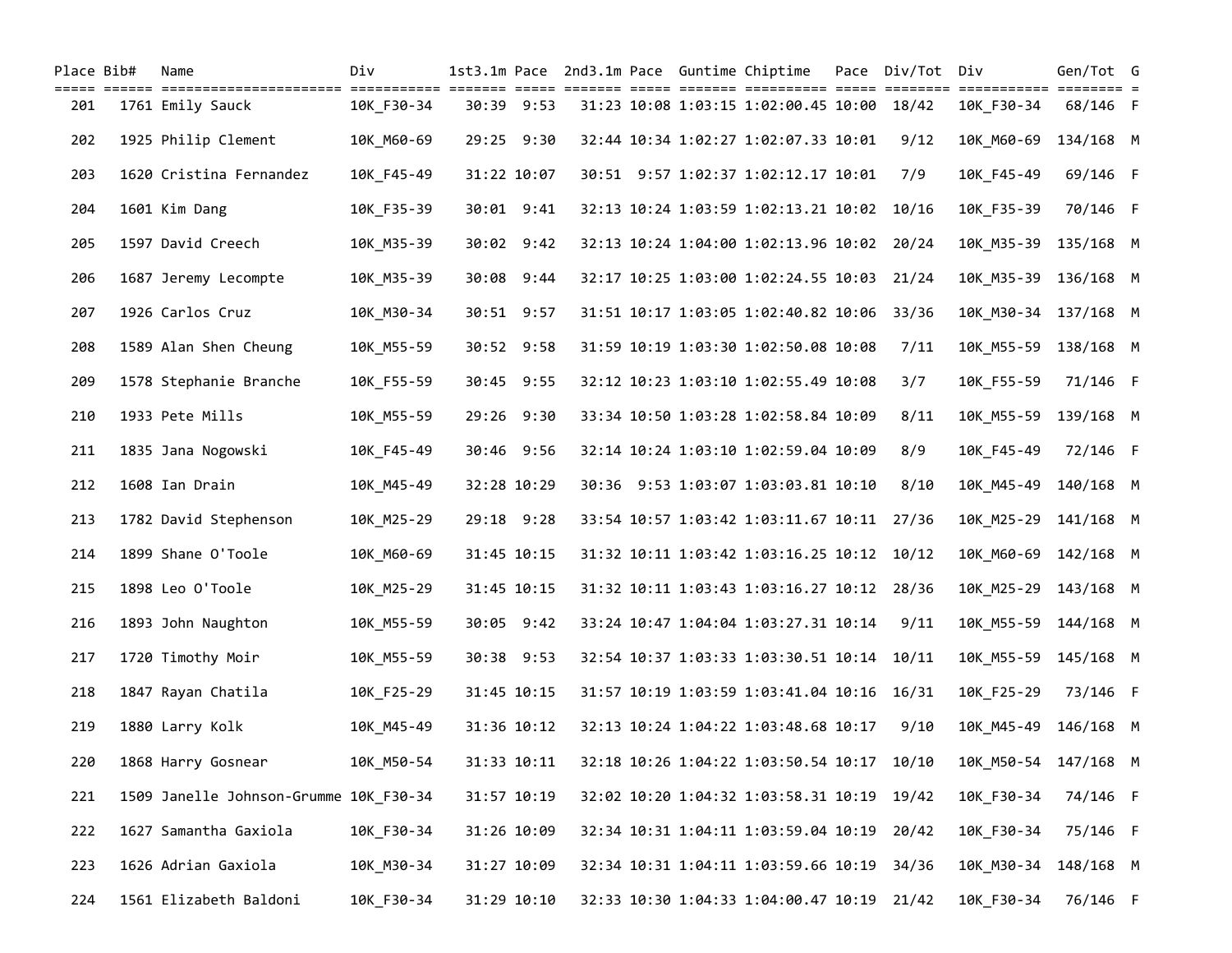## Page 10

| Place Bib# | Name                                   | Div                    |             |  | 1st3.1m Pace 2nd3.1m Pace Guntime Chiptime | Pace Div/Tot Div |                                     | Gen/Tot G |  |
|------------|----------------------------------------|------------------------|-------------|--|--------------------------------------------|------------------|-------------------------------------|-----------|--|
| 226        | 1624 Sandra Folzer                     | 10K F70+               | 30:13 9:45  |  | 33:52 10:56 1:04:07 1:04:03.51 10:19       | 1/1              | ============ ======== =<br>10K F70+ | 78/146 F  |  |
| 227        | 1659 Valerie Johnson                   | 10K F30-34             | 33:02 10:40 |  | 31:10 10:04 1:04:47 1:04:10.97 10:21 23/42 |                  | 10K F30-34                          | 79/146 F  |  |
| 228        | 1743 Marcelo Pernot                    | 10K M20-24             | 29:49 9:37  |  | 34:43 11:12 1:05:04 1:04:31.53 10:24       | 7/7              | 10K M20-24                          | 149/168 M |  |
| 229        | 1804 Alan Urek                         | 10K_M60-69             | 30:24 9:49  |  | 34:13 11:03 1:04:52 1:04:36.02 10:25 11/12 |                  | 10K M60-69                          | 150/168 M |  |
| 230        | 1689 Marielle Lerner                   | 10K F30-34             | 30:02 9:41  |  | 34:49 11:14 1:05:13 1:04:49.82 10:27 24/42 |                  | 10K F30-34                          | 80/146 F  |  |
| 231        | 1671 Kayla Kelly                       | <b>10K F19&amp;UND</b> | 31:30 10:10 |  | 33:38 10:51 1:05:48 1:05:06.72 10:30       | 3/3              | <b>10K F19&amp;UND</b>              | 81/146 F  |  |
| 232        | 1766 Jordan Schoeneberger              | 10K_F20-24             | 32:07 10:22 |  | 33:02 10:40 1:05:36 1:05:07.66 10:30 10/12 |                  | 10K_F20-24                          | 82/146 F  |  |
| 233        | 1801 Sharon Ulak                       | 10K F30-34             | 32:12 10:23 |  | 33:05 10:41 1:05:40 1:05:15.98 10:31 25/42 |                  | 10K_F30-34                          | 83/146 F  |  |
| 234        | 1730 Carolyn Noga                      | 10K F35-39             | 30:39 9:54  |  | 34:43 11:12 1:06:33 1:05:21.18 10:32 11/16 |                  | 10K F35-39                          | 84/146 F  |  |
| 235        | 1791 Martina Thompson                  | 10K F40-44             | 31:08 10:03 |  | 34:14 11:03 1:05:43 1:05:21.54 10:32       | 5/10             | 10K F40-44                          | 85/146 F  |  |
| 236        | 1917 Malte Thies                       | 10K M25-29             | 31:38 10:13 |  | 34:12 11:02 1:06:17 1:05:49.12 10:36 29/36 |                  | 10K M25-29                          | 151/168 M |  |
| 237        | 1505 Adam Mohammed                     | 10K_F60-69             | 30:23 9:48  |  | 35:30 11:27 1:07:14 1:05:51.83 10:37       | 1/6              | 10K F60-69                          | 86/146 F  |  |
| 238        | 1572 David Boginsky                    | 10K M25-29             | 32:30 10:29 |  | 33:32 10:49 1:07:52 1:06:01.13 10:38       | 30/36            | 10K M25-29 152/168 M                |           |  |
| 239        | 1511 Mychal Ozaeta                     | 10K M30-34             | 33:32 10:49 |  | 32:34 10:31 1:06:45 1:06:05.17 10:39 35/36 |                  | 10K M30-34 153/168 M                |           |  |
| 240        | 1553 Sarvelia Peralta-Duran 10K F40-44 |                        | 31:55 10:18 |  | 34:31 11:08 1:06:56 1:06:24.21 10:42       | 6/10             | 10K F40-44                          | 87/146 F  |  |
| 241        | 1765 John Schoell                      | 10K_M25-29             | 36:42 11:51 |  | 29:44 9:36 1:07:07 1:06:24.42 10:42 31/36  |                  | 10K M25-29 154/168 M                |           |  |
| 242        | 1537 Andre Tate                        | 10K M25-29             | 33:11 10:42 |  | 33:15 10:44 1:06:45 1:06:24.60 10:42 32/36 |                  | 10K M25-29                          | 155/168 M |  |
| 243        | 1805 Lindsay Uva                       | 10K F25-29             | 31:55 10:18 |  | 34:55 11:16 1:07:02 1:06:49.10 10:46 17/31 |                  | 10K F25-29                          | 88/146 F  |  |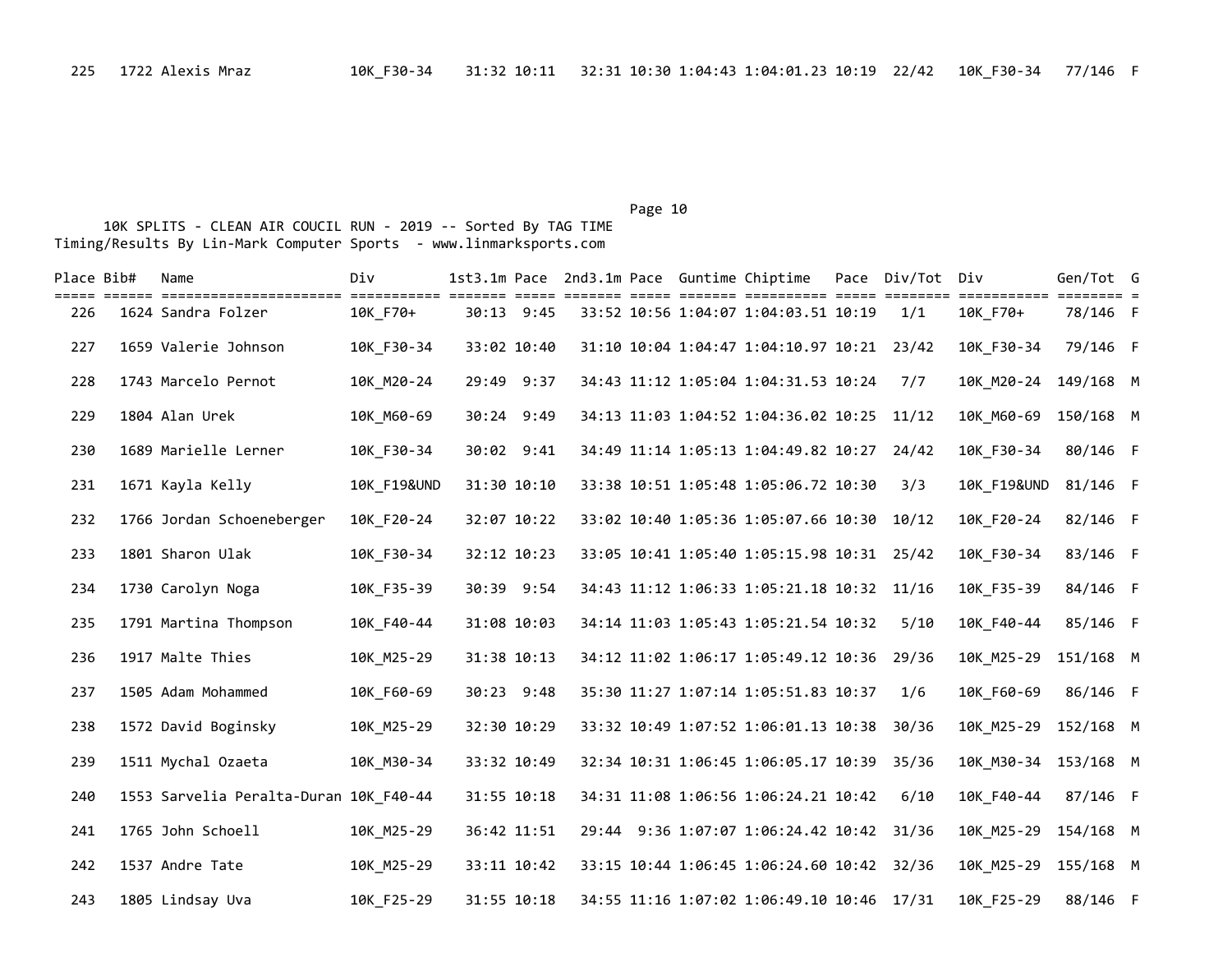| 244 | 1600 Michele Dane  | 10K F30-34 | 33:13 10:43 | 10K F30-34<br>33:39 10:52 1:07:14 1:06:51.75 10:47<br>26/42 | 89/146 F  |
|-----|--------------------|------------|-------------|-------------------------------------------------------------|-----------|
| 245 | 1820 Han-Wen Yang  | 10K F30-34 | 32:23 10:27 | 34:31 11:08 1:07:22 1:06:52.87 10:47<br>10K F30-34<br>27/42 | 90/146 F  |
| 246 | 701 Eric Crotsley  | 10K M35-39 | 34:43 11:12 | 32:28 10:29 1:07:40 1:07:09.58 10:49<br>10K M35-39<br>22/24 | 156/168 M |
| 247 | 1628 Micaela Genca | 10K F25-29 | 33:16 10:44 | 10K F25-29<br>33:57 10:57 1:07:45 1:07:11.95 10:50<br>18/31 | 91/146 F  |
| 248 | 1684 Stivi Lang    | 10K F30-34 | 33:17 10:45 | 10K F30-34<br>33:56 10:57 1:07:46 1:07:12.48 10:50<br>28/42 | 92/146 F  |
| 249 | 1752 Rose Recupero | 10K F55-59 | 32:56 10:38 | 34:27 11:07 1:12:14 1:07:21.74 10:51<br>10K F55-59<br>4/7   | 93/146 F  |
| 250 | 1571 Linda Blythe  | 10K F60-69 | 32:03 10:21 | 10K F60-69<br>36:04 11:39 1:08:36 1:08:06.79 10:59<br>2/6   | 94/146 F  |

Page 11 and the contract of the contract of the contract of the contract of the contract of the contract of the contract of the contract of the contract of the contract of the contract of the contract of the contract of th 10K SPLITS - CLEAN AIR COUCIL RUN - 2019 -- Sorted By TAG TIME Timing/Results By Lin-Mark Computer Sports - www.linmarksports.com

| Place Bib# | Name                                       | Div        |             |  | 1st3.1m Pace 2nd3.1m Pace Guntime Chiptime | Pace Div/Tot Div |                          | Gen/Tot G |  |
|------------|--------------------------------------------|------------|-------------|--|--------------------------------------------|------------------|--------------------------|-----------|--|
| 251        | --------------------<br>1867 Hannah Goodno | 10K F25-29 | 32:28 10:29 |  | 35:45 11:32 1:08:31 1:08:11.45 10:59 19/31 |                  | ==========<br>10K F25-29 | 95/146 F  |  |
| 252        | 1641 Caroline Hamel                        | 10K F30-34 | 32:14 10:24 |  | 36:08 11:40 1:09:02 1:08:20.98 11:01 29/42 |                  | 10K F30-34               | 96/146 F  |  |
| 253        | 1614 Amelia Ehrens                         | 10K F30-34 | 32:27 10:29 |  | 36:02 11:38 1:08:40 1:08:28.66 11:02 30/42 |                  | 10K F30-34               | 97/146 F  |  |
| 254        | 1552 Erik Nordgren                         | 10K M45-49 | 32:29 10:29 |  | 36:02 11:38 1:09:04 1:08:29.78 11:02 10/10 |                  | 10K M45-49               | 157/168 M |  |
| 255        | 1888 Dianne McNally                        | 10K F55-59 | 34:02 10:59 |  | 34:31 11:08 1:09:07 1:08:32.00 11:03       | 5/7              | 10K F55-59               | 98/146 F  |  |
| 256        | 1806 Emlyn Velez                           | 10K F30-34 | 33:51 10:55 |  | 34:57 11:17 1:09:11 1:08:46.85 11:05       | 31/42            | 10K F30-34               | 99/146 F  |  |
| 257        | 1557 Liz Alexandrou                        | 10K_F35-39 | 33:43 10:53 |  | 35:13 11:22 1:09:20 1:08:55.12 11:06 12/16 |                  | 10K F35-39               | 100/146 F |  |
| 258        | 1700 Wanda Martinez                        | 10K F50-54 | 33:49 10:55 |  | 35:13 11:22 1:09:26 1:09:00.53 11:07       | 2/6              | 10K F50-54               | 101/146 F |  |
| 259        | 1988 Martin Adams                          | 10K M60-69 | 33:17 10:45 |  | 35:56 11:36 1:09:40 1:09:12.18 11:09       | 12/12            | 10K M60-69               | 158/168 M |  |
| 260        | 1857 Shannon Elliott                       | 10K F40-44 | 34:42 11:12 |  | 34:44 11:13 1:09:57 1:09:25.51 11:11       | 7/10             | 10K F40-44               | 102/146 F |  |
| 261        | 1798 Emer Turk                             | 10K F30-34 | 33:35 10:50 |  | 35:55 11:36 1:10:19 1:09:29.11 11:12       | 32/42            | 10K F30-34               | 103/146 F |  |
| 262        | 1931 Laura Stavetski                       | 10K F25-29 | 30:40 9:54  |  | 38:54 12:33 1:09:53 1:09:33.03 11:12 20/31 |                  | 10K F25-29               | 104/146 F |  |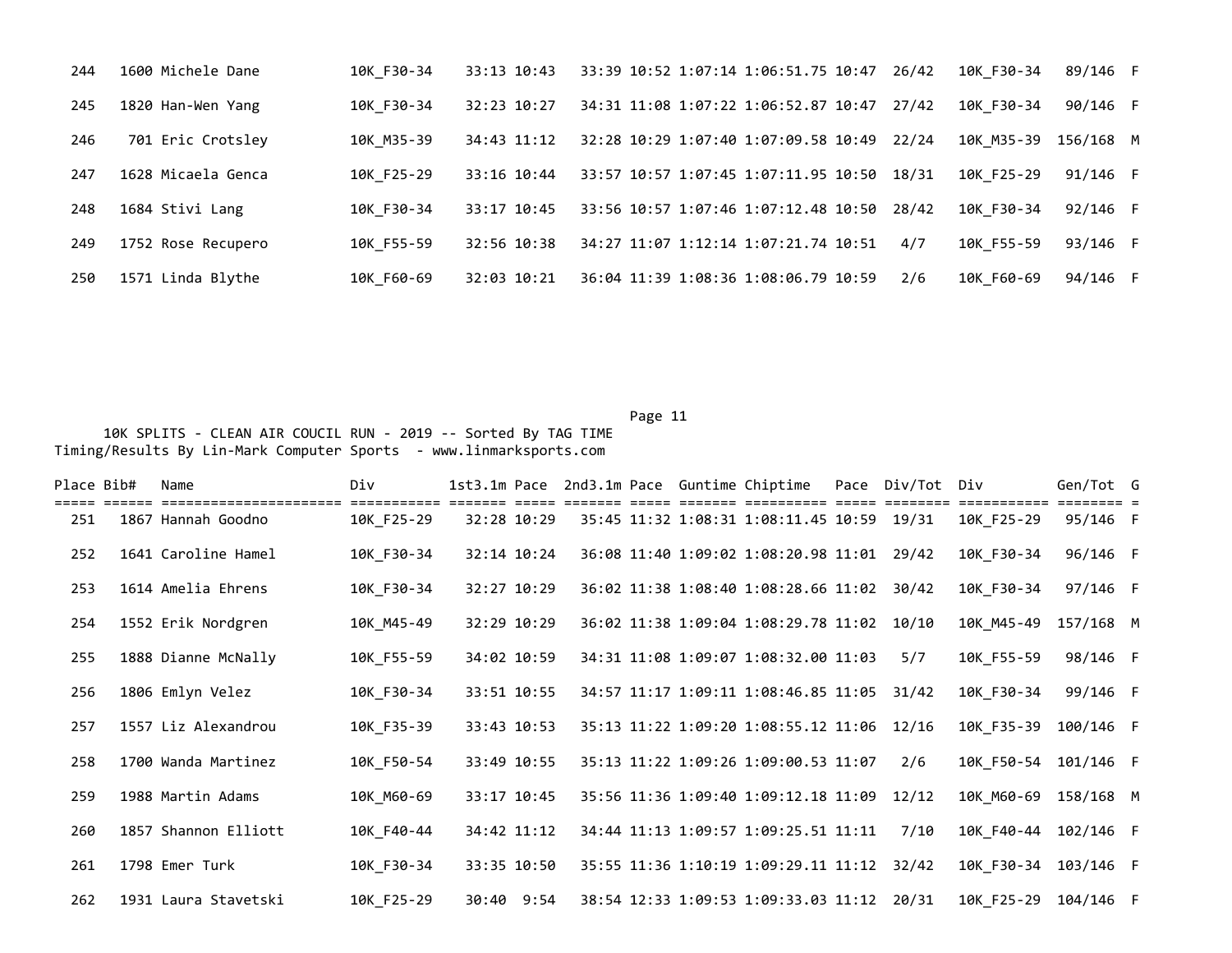| 263 | 1739 Dana Pavlichko      | 10K F30-34 | 33:31 10:49 | 36:07 11:39 1:10:18 1:09:36.90 11:13 33/42                  | 10K F30-34 105/146 F |
|-----|--------------------------|------------|-------------|-------------------------------------------------------------|----------------------|
| 264 | 1613 Sara Ashley Edwards | 10K F40-44 | 32:40 10:33 | 37:05 11:58 1:09:58 1:09:43.34 11:14<br>8/10<br>10K F40-44  | 106/146 F            |
| 265 | 1606 Danielle Donlon     | 10K F20-24 | 34:55 11:16 | 35:07 11:20 1:10:27 1:10:00.40 11:17 11/12<br>10K F20-24    | 107/146 F            |
| 266 | 1876 Katelyn Jesukiewicz | 10K F25-29 | 34:00 10:58 | 36:07 11:39 1:10:24 1:10:06.40 11:18 21/31<br>10K F25-29    | 108/146 F            |
| 267 | 1783 Bruce Stover        | 10K M25-29 | 34:00 10:58 | 36:08 11:40 1:10:25 1:10:06.92 11:18<br>33/36               | 10K M25-29 159/168 M |
| 268 | 1698 Renee Marcy         | 10K F40-44 | 33:20 10:46 | 36:54 11:55 1:11:27 1:10:13.86 11:19<br>10K F40-44<br>9/10  | 109/146 F            |
| 269 | 1830 Matt Stewart        | 10K_M35-39 | 33:51 10:56 | 36:35 11:48 1:11:00 1:10:25.09 11:21 23/24<br>10K M35-39    | 160/168 M            |
| 270 | 1943 Elizabeth Messineo  | 10K F20-24 | 33:51 10:56 | 36:36 11:49 1:11:01 1:10:25.79 11:21 12/12                  | 10K F20-24 110/146 F |
| 271 | 1625 Arlin Galarza       | 10K F40-44 | 34:19 11:05 | 36:47 11:52 1:11:30 1:11:05.28 11:27<br>10K F40-44<br>10/10 | 111/146 F            |
| 272 | 1903 Camila Reel         | 10K F30-34 | 34:05 11:00 | 37:08 11:59 1:11:52 1:11:12.29 11:28 34/42<br>10K F30-34    | 112/146 F            |
| 273 | 1779 Rhondeisha Smith    | 10K_F35-39 | 33:58 10:58 | 37:22 12:03 1:11:34 1:11:19.26 11:30 13/16<br>10K_F35-39    | $113/146$ F          |
| 274 | 1706 Julia McCauley      | 10K F35-39 | 34:21 11:05 | 37:01 11:57 1:11:29 1:11:20.48 11:30 14/16<br>10K F35-39    | 114/146 F            |
| 275 | 1688 Glenn Leitch        | 10K M30-34 | 32:11 10:23 | 39:16 12:40 1:12:04 1:11:25.56 11:31 36/36                  | 10K M30-34 161/168 M |

| Place Bib# | Name                 | Div        |             |  |  | 1st3.1m Pace 2nd3.1m Pace Guntime Chiptime Pace Div/Tot Div |     |                      | Gen/Tot G |  |
|------------|----------------------|------------|-------------|--|--|-------------------------------------------------------------|-----|----------------------|-----------|--|
| 276        | 1753 Michele Repetto | 10K F30-34 | 32:11 10:23 |  |  | 39:16 12:40 1:12:04 1:11:25.82 11:31 35/42                  |     | 10K F30-34 115/146 F |           |  |
| 277        | 1861 Jean Fontaine   | 10K F60-69 | 34:26 11:07 |  |  | 37:09 11:59 1:11:48 1:11:34.71 11:32                        | 3/6 | 10K F60-69           | 116/146 F |  |
| 278        | 1823 Jennifer Young  | 10K F25-29 | 33:51 10:56 |  |  | 38:25 12:24 1:12:32 1:12:15.52 11:39 22/31                  |     | 10K F25-29           | 117/146 F |  |
| 279        | 1569 William Bleier  | 10K M25-29 | 36:07 11:39 |  |  | 36:36 11:49 1:13:36 1:12:41.49 11:43 34/36                  |     | 10K M25-29           | 162/168 M |  |
| 280        | 1712 Selena McKenzie | 10K F25-29 | 36:07 11:39 |  |  | 36:36 11:49 1:13:36 1:12:41.63 11:43 23/31                  |     | 10K F25-29           | 118/146 F |  |
| 281        | 1650 Maria Hobson    | 10K F55-59 | 34:09 11:01 |  |  | 39:00 12:35 1:13:49 1:13:07.68 11:47                        | 6/7 | 10K F55-59 119/146 F |           |  |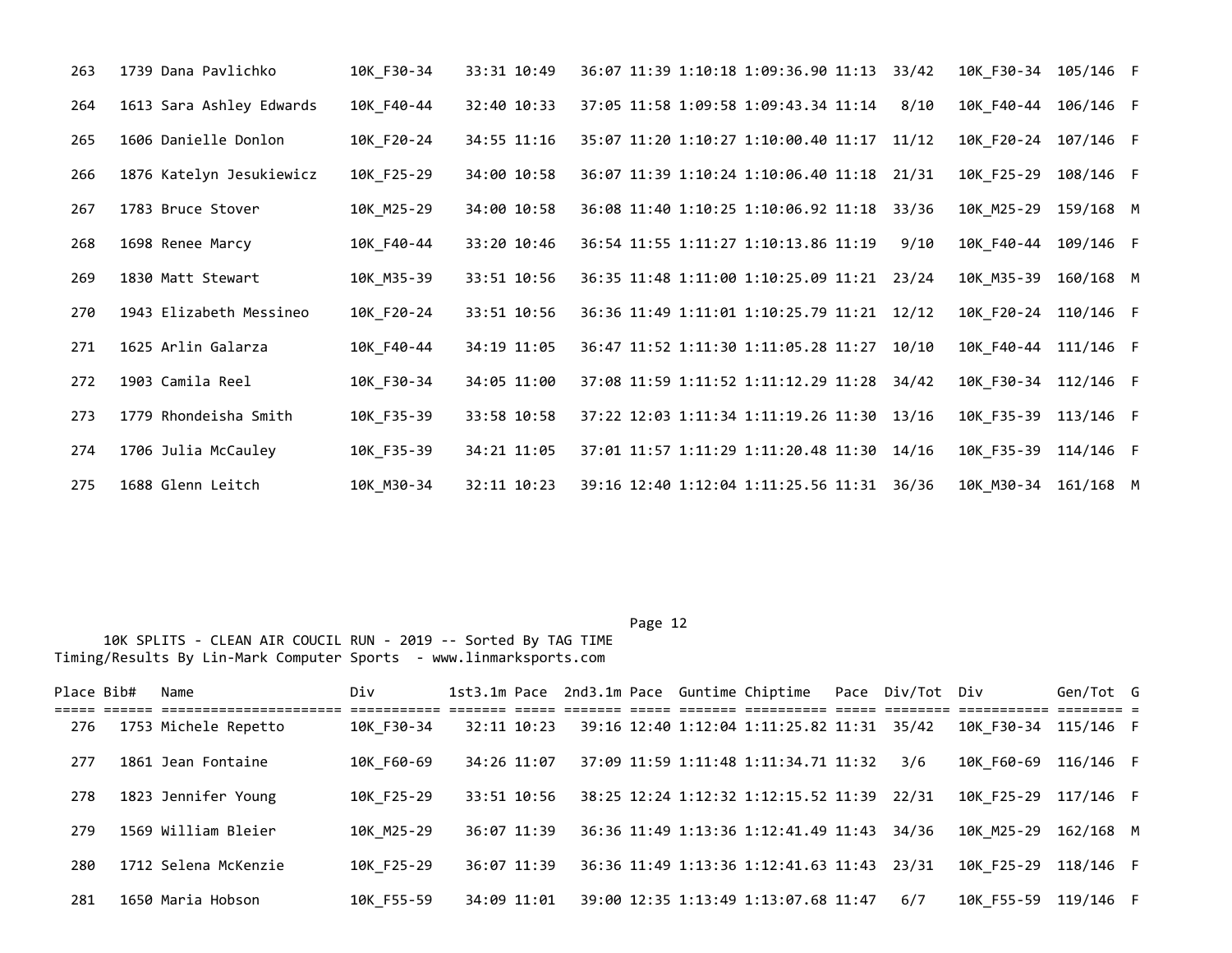| 282 | 1863 Shawna Frash                      | 10K_F30-34 | 36:22 11:44 | 37:16 12:02 1:14:04 1:13:37.21 11:52 36/42 |     | 10K_F30-34 120/146 F |  |
|-----|----------------------------------------|------------|-------------|--------------------------------------------|-----|----------------------|--|
| 283 | 1841 Irene Barbour                     | 10K_F25-29 | 34:25 11:07 | 39:17 12:41 1:13:58 1:13:40.91 11:52 24/31 |     | 10K_F25-29 121/146 F |  |
| 284 | 1655 Trish Houck                       | 10K_F50-54 | 35:24 11:26 | 38:24 12:24 1:14:21 1:13:47.19 11:53       | 3/6 | 10K_F50-54 122/146 F |  |
| 285 | 1885 Wei Lu                            | 10K F30-34 | 37:16 12:01 | 36:39 11:50 1:14:31 1:13:53.14 11:54 37/42 |     | 10K F30-34 123/146 F |  |
| 286 | 1736 Claudia Pancoast-Krobe 10K F50-54 |            | 35:02 11:18 | 38:55 12:33 1:14:13 1:13:55.87 11:55       | 4/6 | 10K F50-54 124/146 F |  |
| 287 | 1564 Steve Bartlett                    | 10K M55-59 | 36:35 11:48 | 37:27 12:05 1:14:27 1:14:01.13 11:56 11/11 |     | 10K M55-59 163/168 M |  |
| 288 | 1817 Katherine Wohlsen                 | 10K_F45-49 | 36:40 11:50 | 37:24 12:04 1:14:28 1:14:02.61 11:56       | 9/9 | 10K F45-49 125/146 F |  |
| 289 | 1616 Courtney Embden                   | 10K F25-29 | 36:37 11:49 | 38:33 12:26 1:15:52 1:15:09.27 12:07 25/31 |     | 10K F25-29 126/146 F |  |
| 290 | 1822 Amanda Yobbagy                    | 10K_F25-29 | 36:42 11:51 | 38:29 12:25 1:15:53 1:15:10.24 12:07 26/31 |     | 10K F25-29 127/146 F |  |
| 291 | 1742 Lucia Pernot                      | 10K_F55-59 | 34:36 11:10 | 40:39 13:07 1:15:47 1:15:14.66 12:07       | 7/7 | 10K_F55-59 128/146 F |  |
| 292 | 1594 Maya Costandi                     | 10K_F30-34 | 34:40 11:11 | 40:38 13:07 1:15:50 1:15:17.25 12:08 38/42 |     | 10K_F30-34 129/146 F |  |
| 293 | 1883 Diane Lipik                       | 10K_M25-29 | 35:10 11:21 | 40:58 13:13 1:16:16 1:16:06.58 12:16 35/36 |     | 10K_M25-29 164/168 M |  |
| 294 | 1809 Liang Wang                        | 10K_F30-34 | 34:07 11:01 | 42:28 13:42 1:17:04 1:16:34.53 12:20 39/42 |     | 10K_F30-34 130/146 F |  |
| 295 | 1854 Stephanie Davis                   | 10K_F30-34 | 36:26 11:45 | 40:55 13:12 1:18:01 1:17:19.93 12:28 40/42 |     | 10K_F30-34 131/146 F |  |
| 296 | 1747 Ashley Portal                     | 10K F25-29 | 42:58 13:52 | 35:23 11:25 1:18:41 1:18:19.54 12:37 27/31 |     | 10K F25-29 132/146 F |  |
| 297 | 1795 Christopher Trerotola             | 10K M25-29 | 42:59 13:52 | 35:22 11:25 1:18:41 1:18:20.24 12:37 36/36 |     | 10K M25-29 165/168 M |  |
| 298 | 816 Michelle Reese                     | 10K F25-29 | 37:39 12:09 | 43:28 14:02 1:21:43 1:21:06.17 13:04 28/31 |     | 10K F25-29 133/146 F |  |
| 299 | 1802 Chad Umansky                      | 10K M35-39 | 38:58 12:34 | 43:00 13:53 1:22:02 1:21:56.75 13:12 24/24 |     | 10K M35-39 166/168 M |  |
| 300 | 1803 Kim Umansky                       | 10K F35-39 | 39:00 12:35 | 42:59 13:52 1:22:03 1:21:57.74 13:12 15/16 |     | 10K F35-39 134/146 F |  |

Page 13